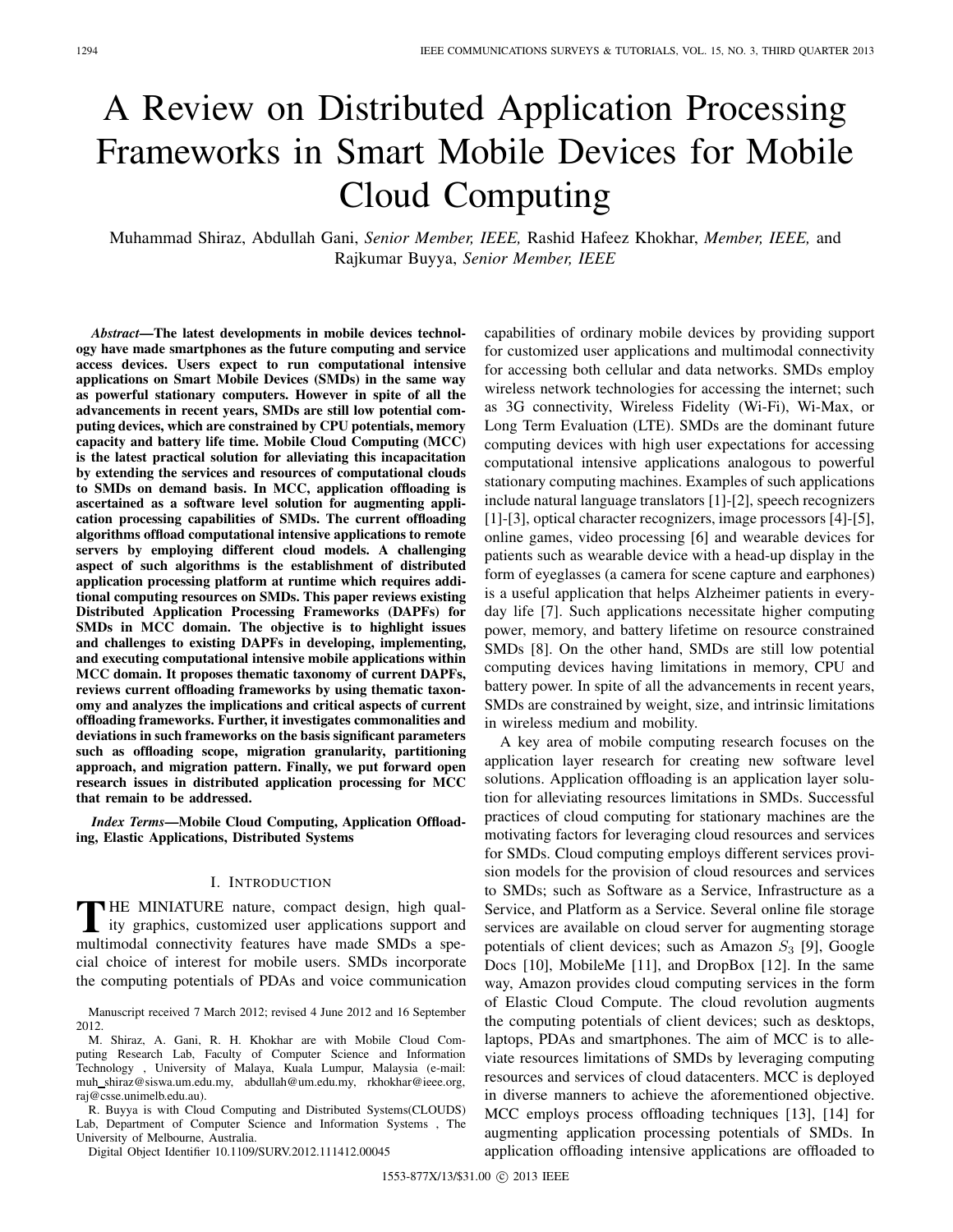remote server nodes. Current offloading procedures employ diverse strategies for the deployment of runtime distributed application processing platform on SMDs. A challenging issue in current DAPFs (Distributed Application Processing Frameworks) is the additional computing overhead on SMDs in the deployment and management of runtime distributed application execution. This paper reviews current DAPFs in SMDs within MCC domain and identifies challenges in the cloud based processing of mobile applications. We classify existing DAPFs by thematic taxonomy and investigate commonalities and deviations in such frameworks on the basis of significant parameters such as offloading scope, partitioning approach, migration support, migration granularity, application developer support, migration pattern and execution monitoring. The contribution of the paper lies in the categorization of frameworks on the basis of thematic taxonomy, analysis of current DAPFs by discussing the implications and critical aspects, identifying the issues in existing solutions for offload processing and challenges to cloud based application processing of mobile applications. The listing of challenges and open issues guide researchers to select the appropriate domain for future research and obtain ideas for further investigations.

The rest of the paper is organized as follows. Section 2 explains the fundamental concepts of MCC. It discusses the concept of cloud computing, mobile cloud computing and explains the different techniques to augment smart mobile devices resources based on resources available within the cloud. Section 3 presents thematic taxonomy of current DAPFs, reviews current application offloading algorithms on the basis of taxonomy and investigates the implications and critical aspects of current DAPFs. Section 4 compares current DAPFs by comparing the commonalities and deviations by using significant parameters presented in the taxonomy. Section 5 highlights the issues in current DAPFs and discusses challenges to distributed application processing for MCC which contributes toward the advancement of research and development of optimal distributed applications for MCC. Finally, section 6 draws concluding remarks with future directives. Table 1 shows the list of acronyms used in the paper.

## II. BACKGROUND

This section elaborates the concept of cloud computing and mobile cloud computing. Further, it explains the mechanism of augmenting smartphone through computational clouds.

## *A. Cloud Computing*

Cloud computing is the latest distributed computing model that implements the utility computing vision [15] wherein computing services are provided on demand basis. Cloud service models enable with new IT business models such as ondemand, pay-as-you-go, and utility computing. The objective of the cloud computing model is to increase the capacity and capabilities of client devices by accessing leased infrastructure and software applications instead of owning them. Cloud computing has introduced new kind of information and services and new ways of communication and collaboration. Cloud has created online social networks in which scientists share data and analysis tools to build research communities [16]-[17].

TABLE I LIST OF ACRONYMS

| <b>Symbol</b> | <b>Description</b>                            |
|---------------|-----------------------------------------------|
| 3G            | Third Generation                              |
| СC            | Cloud Computing                               |
| CPU           | Central Processing Unit                       |
| DEM           | Device Elasticity Manager                     |
| <i>DAPFs</i>  | Distributed Application Processing Frameworks |
| <i>DISHES</i> | Distributed Shell System                      |
| DRAM          | Dynamic Random Access Memory                  |
| DS            | Developer Support                             |
| EМ            | <b>Execution Management</b>                   |
| HTTP          | Hyper Text Transfer Protocol                  |
| IP            | Internet Protocol                             |
| LTE           | Long Term Evaluation                          |
| MAR           | Mobile Augmented Reality                      |
| <i>MAUI</i>   | Mobile Assistance Using Infrastructure        |
| MCC           | Mobile Cloud Computing                        |
| МG            | <b>Migration Granularity</b>                  |
| МS            | <b>Migration Support</b>                      |
| МP            | <b>Migration Pattern</b>                      |
| ΟS            | Offloading Scope                              |
| PA            | Partitioning Approach                         |
| PDA.          | Personal Digital Assistant                    |
| SOA           | Service Oriented Architecture                 |
| S3            | Simple Storage Service                        |
| SD            | Service Directory                             |
| <i>SMDs</i>   | <b>Smart Mobile Devices</b>                   |
| SS            | Security Support                              |
| <b>TSP</b>    | Telecommunication Service Provider            |
| <i>UMSC</i>   | Universal Mobile Service Cell                 |
| URL           | Uniform Resource Locator                      |
| VM            | Virtual Machine                               |
| Wi-Fi         | Wireless Fidelity                             |
| XML           | Extended Markup Language                      |

In cloud computing, applications are delivered as services over the internet and user access computing resources from centralized cloud servers through service providers [18]. The examples of public utility computing include Amazon Web Services (AWS), Google AppEngine, Microsoft Azure and Aneka. AWS offers infrastructure as a service and software as service which enable to utilize the virtualize resources and services in cloud datacenters. It reduces the cost and efforts associated with the administration of computer hardware and software for organizations [19]. AWS are utilized to store personal data through its Simple Storage Service(S3) [20], and computation is performed using elastic cloud compute. Google App Engine provides application developmental and deployment platform in Googles data centers. It uses powerful infrastructure to provide services worldwide. App Engine provides an application development environment which uses well known application developmental tools (such as Java and Python). It provides a rich set of APIs to users whereas sustaining the security and isolation from other applications running the cloud infrastructure [21].Windows Azure is an extensible and open cloud computing platform which provides the services to develop deploy and operate applications and services in cloud datacenters. Windows Azure offers a simple, widespread, and powerful cloud computing platform for the creation of web applications and services [22]. Aneka offers the platform as a services model for cloud computing. It serves as an application development framework for building customized applications and deploying them on either public or private clouds [23].Computational clouds implement different types of service models for implementing the on demand computing vision [15]. Service providers provide services in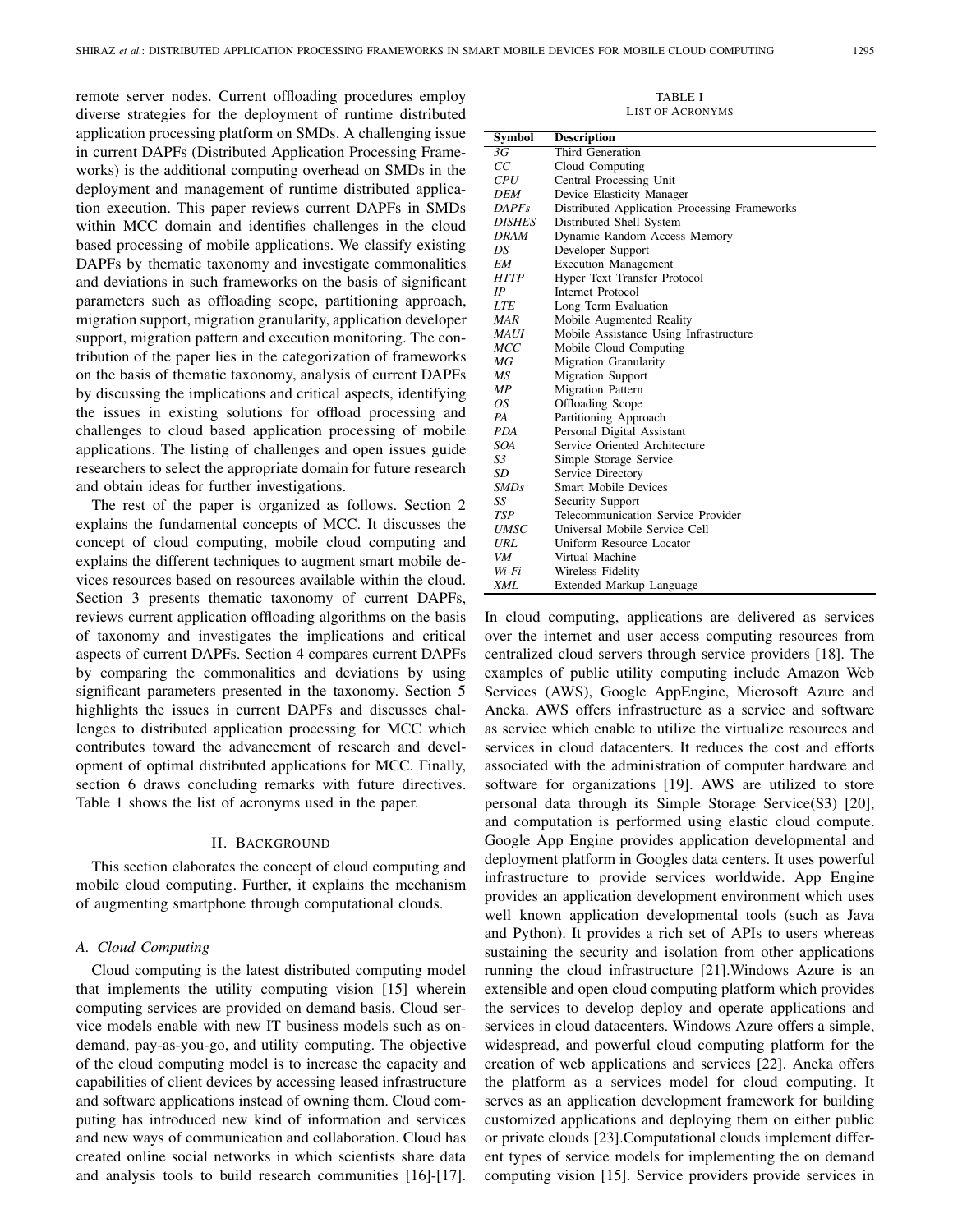

Fig. 1. Layered Cloud Computing Architecture

the form of various service models; Software as a Service (SaaS), Infrastructure as a Service (IaaS), and Platform as a Service (PaaS). Fig. 1 shows an abstract level layered cloud computing architecture.

The hardware resources in the cloud datacenters are the physical resources of computational clouds. Access to the physical resources is provided in the form of virtual machines. A middleware (hypervisor) masks access to the physical resources and is responsible for the deployment and management of virtual machines. The application hosting platform is composed of cloud programming environments and tools and monitoring tools such as QoS negotiation, admission control, pricing and billing. The cloud applications run on the virtual machine instances in complete isolation.

#### *B. Mobile Cloud Computing*

Mobile cloud computing is the latest practical computing paradigm that extends utility computing vision of computational clouds to resources constrained SMDs. Aepona [24] defines MCC as a new distributed computing paradigm for mobile applications whereby the storage and the data processing are migrated from the SMD to resources rich and powerful centralized computing data centers in computational clouds. The centralized applications, services and resources are accessed over the wireless network technologies based on web browser on the SMDs. Successful practices of accessing computational clouds on demand for stationary computers motivate for leveraging cloud services and resources for SMDs. MCC has been attracting the attentions of businesspersons as a profitable business option that reduces the development and execution cost of mobile applications and mobile users are enabled to acquire new technology conveniently on demand basis. MCC enables to achieve rich experience of a variety of cloud services for SMD at low cost on the move. [25]- [26]. MCC prolongs diverse services models of computational clouds for mitigating computing resources (battery, CPU, memory) limitations in SMDs. The objective of MCC is to augment computing potentials of SMDs by employing resources and services of computational clouds. MCC focuses on alleviating resources limitations in SMDs by employing different augmentation strategies; such as screen augmentation, energy augmentation, storage augmentation and application processing augmentation of SMD. In [27], we study mobile augmentation techniques and devise a taxonomy including three main approaches, namely high-end resource production, native resource conservation, and resource requirement reduction. We analyze a number of approaches and argue that MCC lessens need to high-end hardware, reduces ownership and maintenance cost, and alleviates data safety and user privacy.

The MCC model is composed of three major components; SMDs, internet wireless technology and computational cloud. SMDs use wireless network technology protocols such as 3G, LTE, or Wi-Fi to access the services of computational cloud in mobile environment. However, the connection is less reliable due to mobility requirements such as handoff processes. As SMD inherit its nature of mobility, it needs to execute locationaware services which consume resources and turned it to be a low-powered client. Fig. 2 shows a generic model of MCC in which the cloud that provides off-device storage, processing, queuing capabilities, and security mechanism is integrated with SMD via wireless network technologies.

MCC utilizes cloud storage services [[9]-[12] for providing online storage and cloud processing services for augmenting processing capabilities of SMDs [14]. Processing capabilities of SMDs are augmented by outsourcing computational intensive components of the mobile applications to cloud datacenters. The following section discusses the concept of augmenting smartphones through computational clouds.

## *C. Augmenting Smartphones through Computational Clouds*

MCC implements a number of augmentation procedures for leveraging resources and services of cloud datacenters. Examples of the augmentations strategies include; screen augmentation, energy augmentation, storage augmentation and application processing augmentation of SMD [27]. In MCC, two categories of the cloud services are of special interest to research community; cloud contents and computing power. Cloud contents are provided in the form of centralized storage centers or sharing online contents such as live video streams from other mobile devices. A number of online file storage services are available on cloud server which augments the storage potentials by providing off-device storage services. Examples of the cloud storage services include Amzon S3 [9] and DropBox [12]. Mobile users outsource data storage by maintaining data storage on cloud server nodes. However, ensuring the consistency of data on the cloud server nodes and mobile devices is still a challenging research perspective. SmartBox [28] is an online file storage and management model which provides a constructive approach for online cloud based storage and access management system. Similarly, the computing power of the cloud datacenters is utilized by outsourcing computational load to cloud server nodes. The mechanism of outsourcing computational task to remote server is called process offloading or cyber foraging. Smart mobile devices implement process offloading to utilize the computing power of the cloud. The term cyber foraging is introduced by Satyanarayanan [29] to augment the computing potentials of wireless mobile devices by exploiting available stationary computers in the local environment. The mechanism of outsourcing computational load to remote surrogates in the close proximity is called cyber foraging [30]. Researchers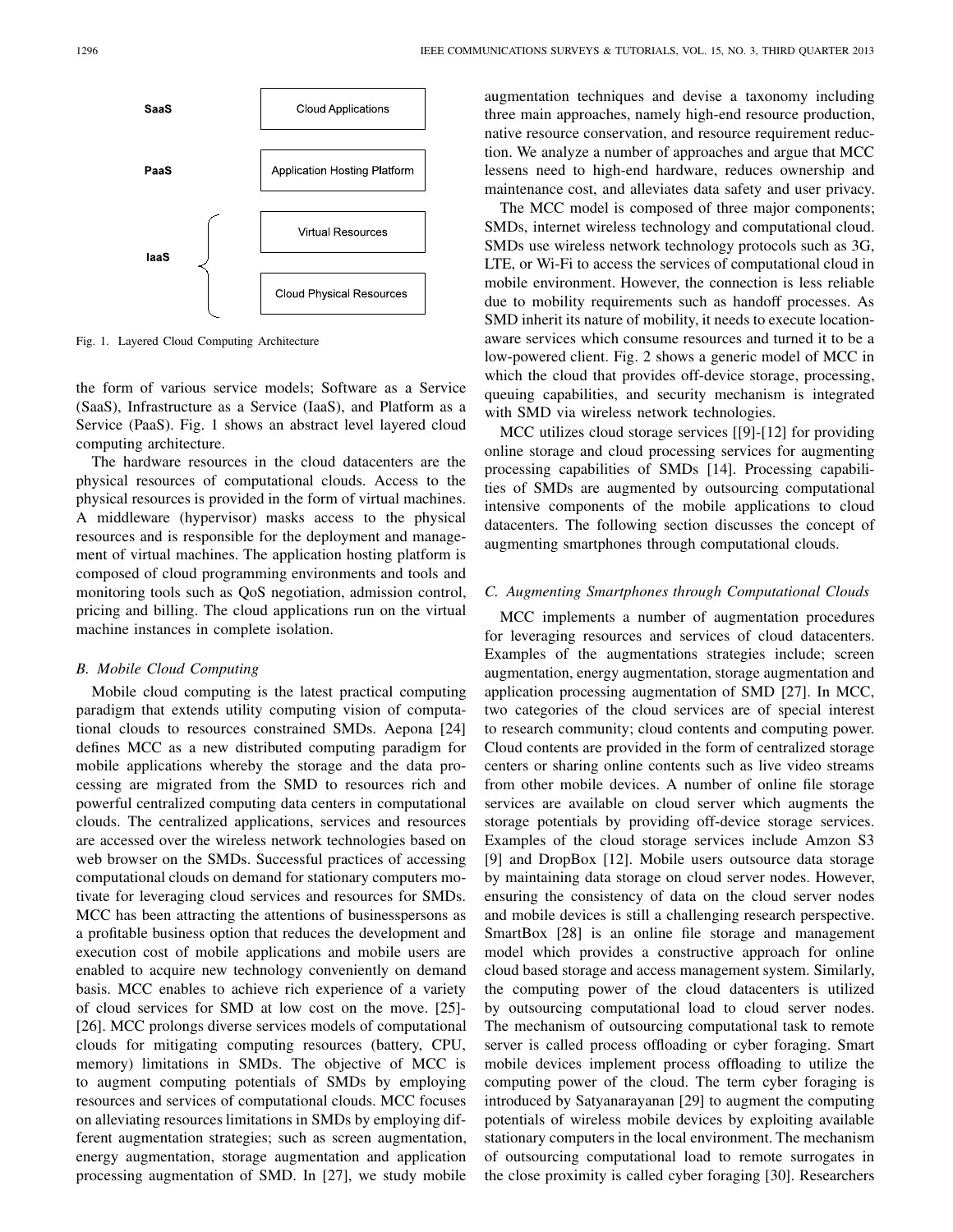

Fig. 2. Model of Mobile Cloud Computing

extend process offloading algorithms for Pervasive Computing [31], Grid Computing [32] and Cluster Computing [33]. In recent years, a number of cloud server based application offloading frameworks are introduced for outsourcing computational intensive components of the mobile applications partially or entirely to cloud datacenters. Mobile applications which are attributed with the features of runtime partitioning are called elastic mobile applications. Elastic applications are partitioned at runtime for the establishment of distributed processing platform.

Elastic mobile applications are attributed with the following features [34]. a) Ad-hoc platform creation is an important attribute of elastic mobile applications. Distributed application processing platform is established on ad-hoc basis at runtime in which elastic mobile application is partitioned dynamically and computational intensive components are migrated to remote server nodes. Mobile clients dynamically arbitrate with cloud servers or surrogates to determine appropriate server node for remote application processing. b) Elastic applications are designed in such a manner so that computational intensive components of the mobile application are separated dynamically at runtime. Applications are partitioned at different granularity level depending upon the design and partitioning policy of the offloading algorithm. c) Adaptive offloading of the intensive components of the applications is a significant attribute of elastic mobile applications. Partitions of the application are offloaded to remote machines for remote execution which augments the computing capabilities of SMDs. Application offloading occurs whereas keeping in view different objective functions; such as energy saving, processing power, memory storage, and fast execution. d) Transparency in the distributed execution platform is a significant attribute of elastic applications. Transparency assures that elastic mobile application executes transparently on remote surrogates/server nodes. A transparent distributed processing environment gives the notion as entire application is being executed locally on SMD. All the complexities of remote execution are concealed from mobile users. Researchers determine applications offloading as an appropriate software level solution for alleviating resources limitations in SMDs.

Currently application offloading is implemented in a number of ways. The application offloading frameworks outsource computational load of SMD at different granularity levels. The static application partitioning approach is used to separate the intensive components of mobile application only once. The dynamic partitioning approach is implemented to address the issue of dynamic application processing load on SMDs at runtime. Dynamic partitioning of the intensive mobile application at runtime is a robust technique for coping with the dynamic processing loads on SMD. In dynamic partitioning application is partitioned dynamically at runtime casually or periodically. In casual partitioning runtime profiling and solving mechanisms are activated in critical conditions to offload intensive components of mobile application. In periodic partitioning the runtime optimization mechanism evaluates computing resources utilization on SMD periodically. Current dynamic partitioning approaches analyze the resources utilization on SMDs, computational requirements of the mobile application and search for runtime solving of the problem of resource limitations on SMD. The profiling mechanism evaluates computing resources requirements of mobile application and the availability of resources on SMD. In critical condition (the unavailability of sufficient resources on SMD) elastic mobile application is partitioned and the computational intensive components of the application are offloaded dynamically at runtime. SMDs negotiate with cloud servers for the selection of appropriate server node. At that moment partitions of the application are migrated to remote server node for remote processing. Upon successful execution of the remote components of the application, result is returned to main application running on SMD.

Empirical analysis ascertains the significance of distributing processing loads to remote server nodes [13], [35]-[14]. However, the deployment of distributed application processing platform is obstructed by a number of unresolved challenges for MCC. The latest offloading models [14] focus on the establishment of dynamic distributed application processing platform at runtime. For the selection of cloud server node, SMDs arbitrate with cloud server node dynamically at runtime. Therefore, the configuration of distributed processing platform at runtime is a resources starving and energy hunting mechanism. Dynamic runtime offloading involves the issues of dynamic application profiling and solver on SMD, runtime application partitioning, migration of intensive components and continuous synchronization for the entire duration of runtime execution platform. Therefore, the development and deployment of intensive mobile applications on the basis of current algorithms is still a challenging research issue. Fig.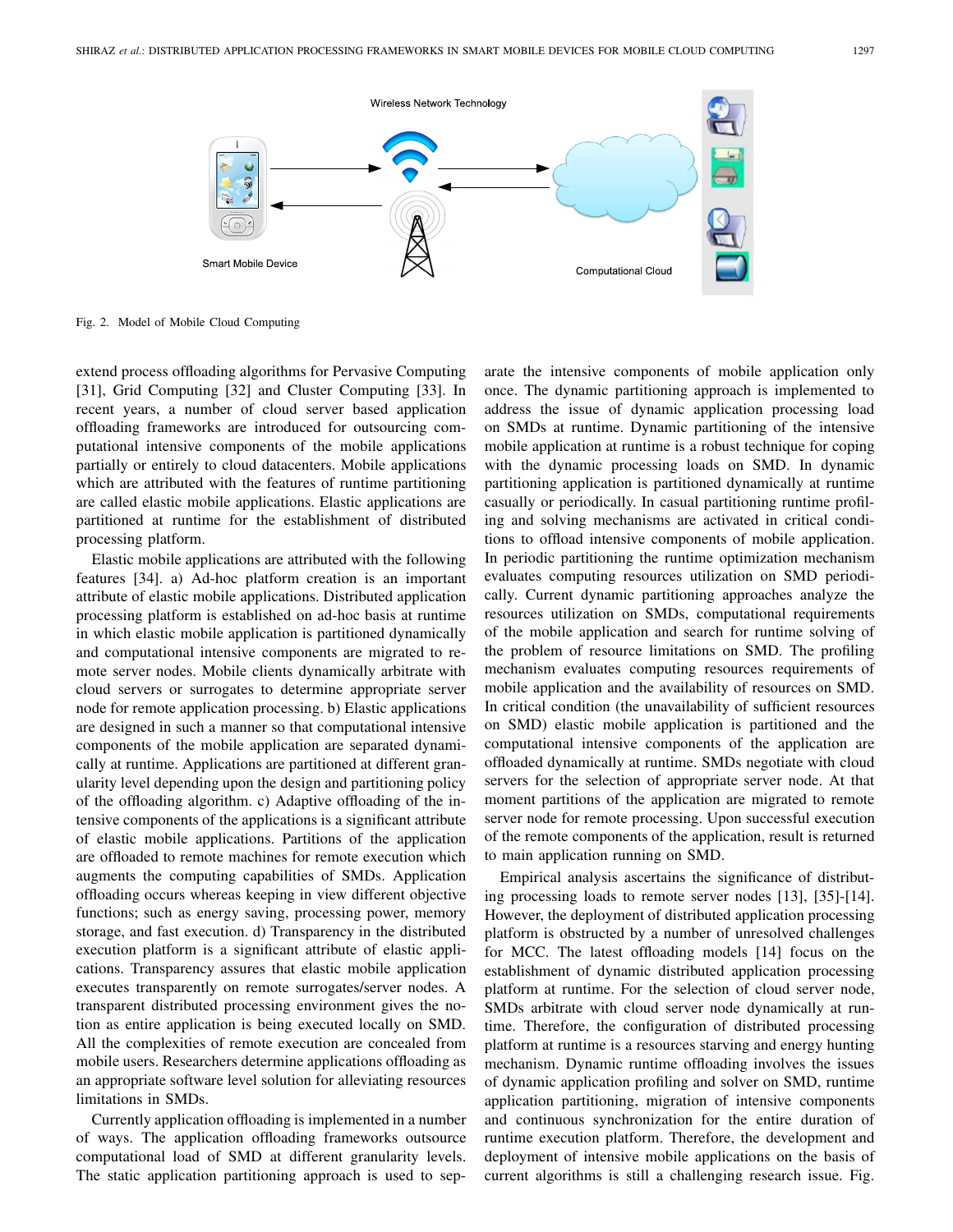

Fig. 3. Sequence Diagram for Dynamic Application Offloading in MCC

II-C shows general sequence of flow for dynamic offloading of intensive components of the mobile application.

# III. DISTRIBUTED APPLICATION PROCESSING FRAMEWORKS (DAPFS) FOR SMART MOBILE DEVICES

The current DAPFs for SMDs employ a number of strategies for the establishment of runtime distributed application execution platform. This section provides thematic taxonomy for current DAPFs and reviews the traditional DAPFs on the basis of framework nature attributes of the taxonomy. Further, it investigates the advantages and critical aspects of current DAPFs for SMDs.

# *A. Taxonomy of Distributed Application Processing Frameworks*

Fig. III-A shows the thematic taxonomy of DAPFs, which are categorized on the basis of framework nature, migration pattern, migration support, partitioning approach and objective functions. The attribute of framework nature indicates the main mechanism employed for application offloading. We categorize current DAPFs on the basis of virtual machine migration, entire application migration and application partitioning. Virtual machine migration nature of DAPFs indicates that SMD offload application by encapsulating the running application in VM instance on SMD. The VM instance is outsourced to cloud server nodes. A number of current DAPFs employ VM migration based approach for offloading intensive components of the application [6], [30], [36]-[37]. The entire application migration nature of DAPFs indicates that SMDs offload entire processing job to remote server nodes. Current DAPFs offload entire application in two different manners. a) Mobile application starts execution of the smart mobile device and in critical condition the running instance of the mobile application is offloaded to remote server node [38]. b) The client component of the mobile application runs on the SMD where the processing load of the application is offloaded to cloud server for remote processing [39]. Application partitioning nature of the framework indicates that computational intensive components of the mobile are separated at runtime. Partitions of the application are offloaded to remote server nodes [14], [40]. The partitioning approach of a framework indicates the mechanism of separating intensive components of the application. Current DAPFs employ two different strategies for separating computational intensive components of the mobile application. In static application partitioning the intensive components of the application are separated either at compile time or runtime statically. Dynamic partitioning mechanism follows dynamic evaluation mechanism for assessing the computational load on SMD. The attribute of migration support indicates the level of support required for migrating application or partitions of the application at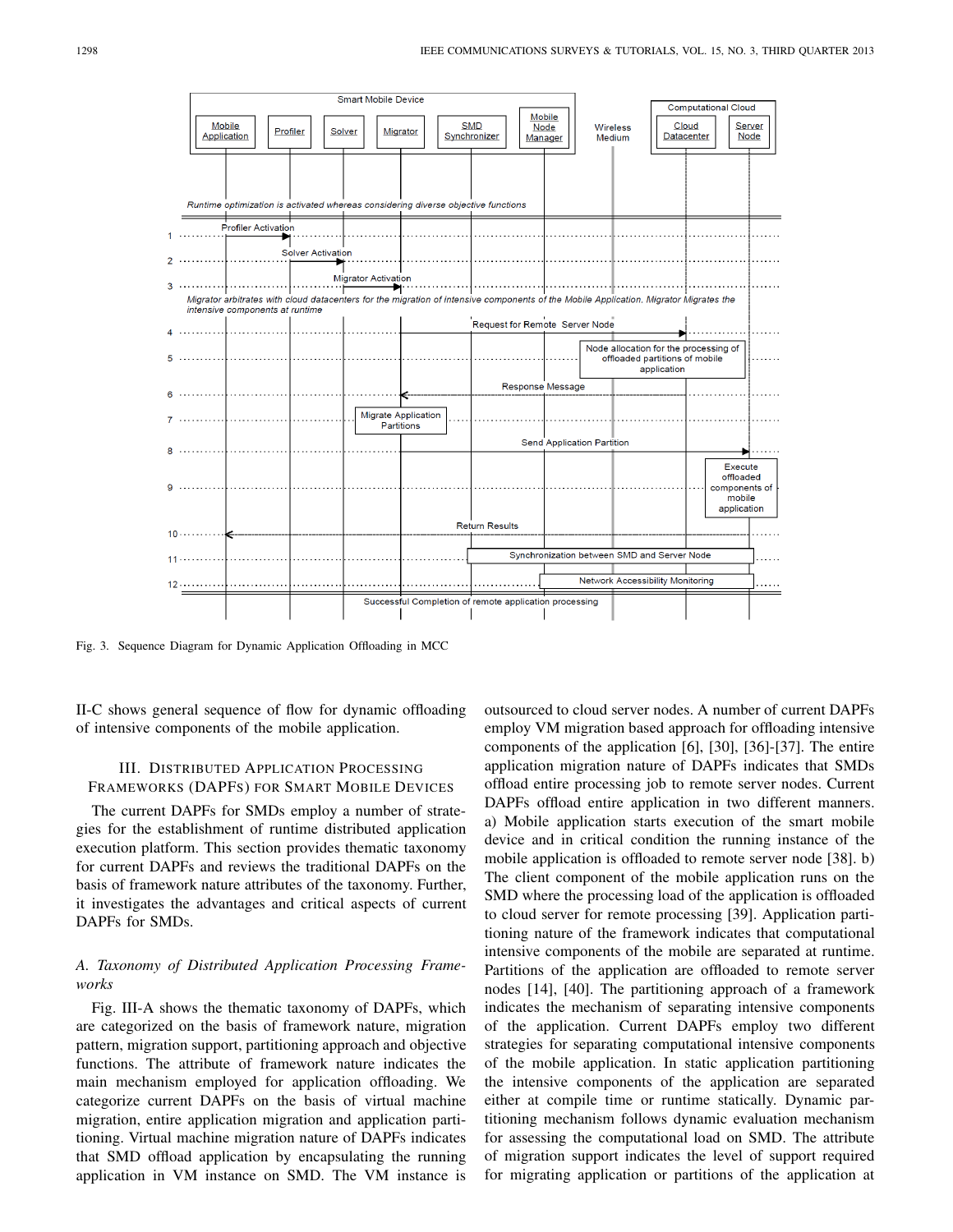

Fig. 4. Taxonomy of Application Processing Frameworks for SMDs

runtime. Currently, migration support is provided either at system level or application level. The attribute of migration granularity indicates the granularity level at which application is migrated. Current DAPFs offload intensive components of the application at different granularity level. For example thread level granularity indicates that running thread is offloaded for remote processing. In the same way, method level granularity indicates that methods of the application are offloaded for remote processing. Migration pattern represents the pattern or way by which application or partition of the application is migrated to remote server. Current DAPFs employ a number of migration patterns such as VM migration, download using URL on remote host, mobile agent serving as courier for application transfer, binary code transfer of the application or copying entire proxy of the application on distributed computing nodes. The objective function attribute indicates the primary objective of a framework for application offloading. Current DAPFs aim for a number of objective functions such as saving energy on SMD, efficient bandwidth utilization, saving processing power on SMD, user preferences for fast application processing, or execution cost parameter.

# *B. Review on Application Offloading Frameworks by Using Thematic Taxonomy*

A classification of application offloading frameworks by using their attributes is shown in Fig. 4. This section analyzes current application offloading frameworks and investigates the implications and critical aspects of current DAPFs.

*1) VM Migration Based Application Offloading:* In [30] cyber foraging framework is employed to utilize computation resources of computing devices (stationary or mobile) in close

proximity of SMD. The framework implements client/server architecture. Mobile devices request for process offloading and surrogate server provides the services on demand. The framework supports configuration of multiple surrogate servers simultaneously and employs virtual machine technology for remote application processing. A single surrogate server is capable to run a configurable number of independent virtual servers with isolation, elasticity, resource control and simple cleanup mechanism. Each offloaded application executes on isolated virtual server. The framework ensures secure communication by deploying cryptographic measures for communication between SMD and surrogate server. The framework includes the benefits of low latency, local accessibility of remote surrogates and fewer concerns of security and privacy. The critical aspects of such approach is the deployment of template based virtualization approach which is a highly time consuming and resources starving mechanism for VM deployment [41]. The framework requires the annotation of individual components of the application as local or remote which is an additional effort for application developers. Further, surrogate based cyber foraging is restricted to the availability of services and resources on local servers.

VM based cloudlets framework [7] differs from cyber foraging [30] by migrating image of the running application to the explicitly designated remote server. A cloudlet is a trusted resource rich computer or cluster of computers that is connected to internet and is accessible for SMDs. Mobile device serve as a thin client providing only user interface whereas actual application processing is performed on the cloudlet in distributed environment. The proposed framework is based upon transient customization of cloudlet infrastructure using hardware VM technology in which VM encapsulates and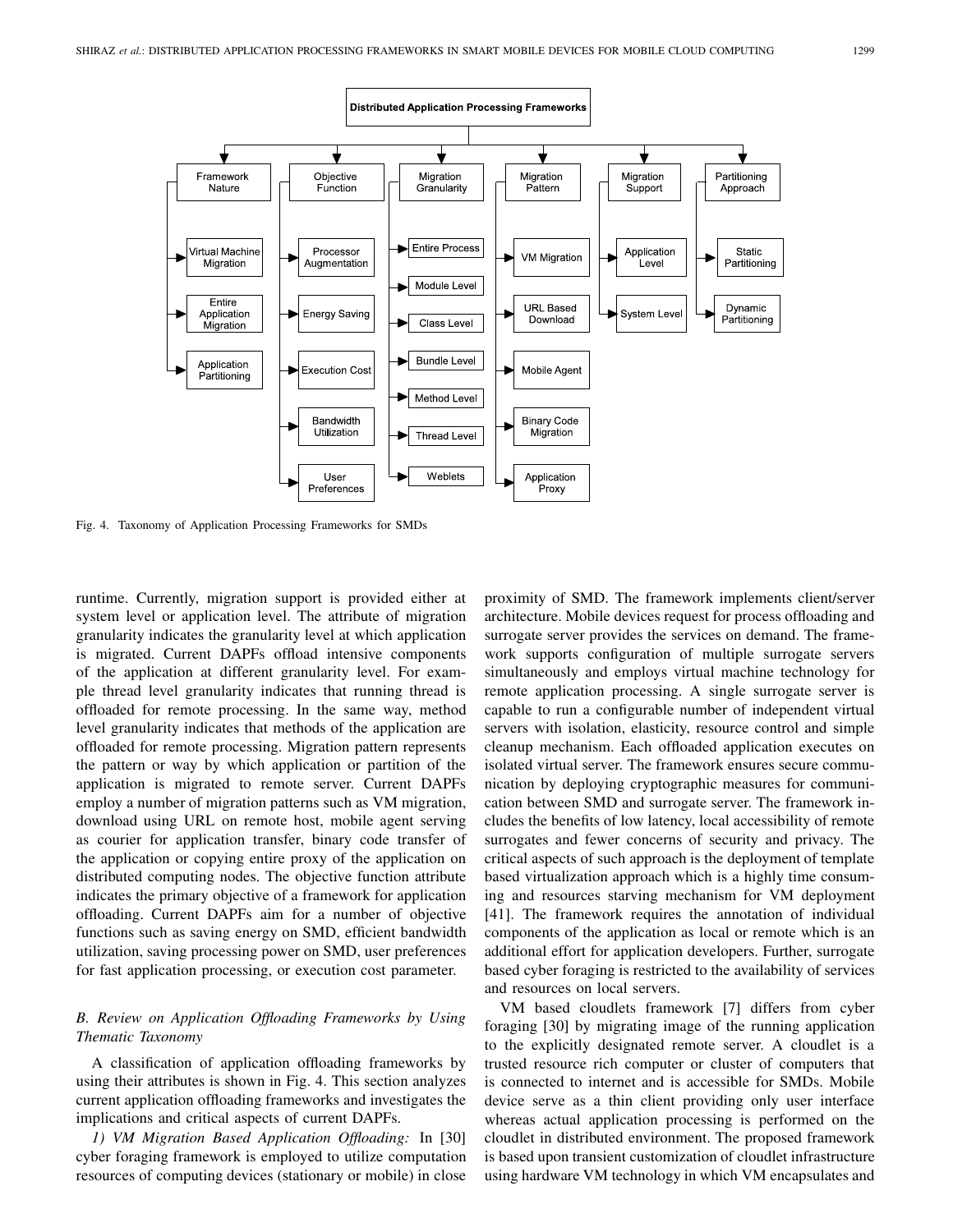detaches the temporary guest software environment from the cloudlet infrastructures permanent host software environment. The framework employs variant procedures for VM migration. The critical aspects are that the framework requires additional hardware level support for the implementation of VM technology and is based on cloning mobile device application processing environment to remote host which involves the issues of VM deployment and management on SMD, privacy and access control in migrating the entire execution environment and security threats in the transmission of VM.

Clone cloud based framework [6] is a significant approach for offloading application of diverse nature in different manners. Clone cloud differs from other approaches [7], [30] by employing three different offloading algorithms for different types of applications. However, the attribute of offloading image of the running states of the application to remote server resembles to the VM based Cloudlet [7] approach. The framework reduces the dynamic transmission overhead of application code by deploying a simple approach for synchronization. Clone cloud employs Primary functionality outsourcing by offloading computational intensive tasks to remote host whereas simple tasks such as user interfaces are executed on mobile devices. Examples of the applications include speech recognition, image processing and video indexing. Background augmentation is implemented for applications demanding no user interaction. Background augmentation offloads the entire application to remote host and communicates results from background process to the mobile device. Examples of the applications include; antivirus and file indexing for faster search. Mainline augmentation policy is deployed for applications having mixed nature; having some computational intensive computational load and need to interact with other parts of the applications such as debugging applications. Clone cloud [6] is a significant framework for offloaded processing which includes a simple approach for synchronization between SMD and remote server. The critical aspect of the Clone cloud is the migration of execution environment to remote server which involves the issues of security, privacy, access control, VM deployment and management on SMD. The deployment of variant strategies for application migration on the basis of application nature results in enlarged overhead on mobile devices. Clone cloud deploys a single thread approach which increases jitter in the execution time of the application components.

The elastic CloneCloud [36] extends the concept of local Clone cloud [6] to remote cloud datacenters. The framework is based on partitioning of the application on thread basis. Partitioning and integration of the application occurs at application level. The running states of the outsourcing components of the mobile application are encapsulated in VM instance and VM migration is employed for partition migration to cloud node. The framework is implemented at application level and centralized monitoring mechanism is used for the establishment and management of distributed application execution platform. CloneCloud [36] is a productive approach for extending the concept of VM based offloading from local distributed platform to centralized cloud servers. Offload processing is monitored through a centralized mechanism. The framework reflects on execution time and energy consumption at mobile device for cost metrics. CloneCloud implements a complicated architecture on SMD for the establishment and management of distributed platform. The framework is based on VM instance migration to the cloud node which involves the concerns of secure communication of running application states encapsulated in VM and privacy and access on remote server node. A major limitation of the architecture is that a single thread is migrated to the cloud at a time which reduces concurrency of the execution of application components. Virtualized execution environment for mobile applications [42] is a VM migration based framework for application offloading. The framework utilizes application level process migration and employs android platform for distributed application deployment. A running application is encapsulated in VM on SMD and VM is migrated to remote cloud computing environment. Cloud server creates fresh VM instance, and the offloaded application VM is cloned into the newly created VM instance on server. A synchronization mechanism is provided between SMD and cloud server. A middleware is placed between mobile device OS and hardware to support runtime workload migration and to better utilize the heterogeneous resources of mobile device and cloud servers. The framework deploys pause and resume scheme of the android platform for state transfer. The framework employs application level process migration strategy for offload processing and employs hardware base trusted platform module. The framework provides mechanism for storing encryption keys and performs cryptographic operations on sensitive data. The critical aspects are that the framework requires heavy and traffic intensive synchronization mechanism for ensuring consistency between SMD and cloud server. The framework entails a separate program called agent to be installed on SMD and cloud server which results in additional overhead on mobile device.

Mirror server [37] is a distinct augmentation framework which employs Telecommunication Service Provider (TSP) based remote services. A TSP is a type of communications service provider which provides voice communication services such as land line telephone and cellular phone call services. A mirror server is a powerful server configured in TSP backbone which maintains VM template for different mobile devices platforms. The VM template for each mobile device is kept with default settings. A new VM instance is created for offloaded component of the mobile application. The VM template for each mobile device is called its mirror and the server responsible for the deployment and management of the mirrors is called mirror server. The server creates fresh VM instance as per the platform of the requesting SMD. Mirror server is scalable and is capable to create hundreds of mirrors at a time. Mirror server augments smartphones by providing three different types of services; security (file scanning), storage (file caching) and computation offloading. The significant aspect of mirroring smartphone is that it provides reliable services through 3G network and addresses the challenging aspect of heterogeneity in SMDs platforms. The framework provides a lightweight protocol for SMDs for accessing remote services on mirror server and employs an optimized mechanism for downloading and offloading. The critical aspects of mirroring based DAPF is the deployment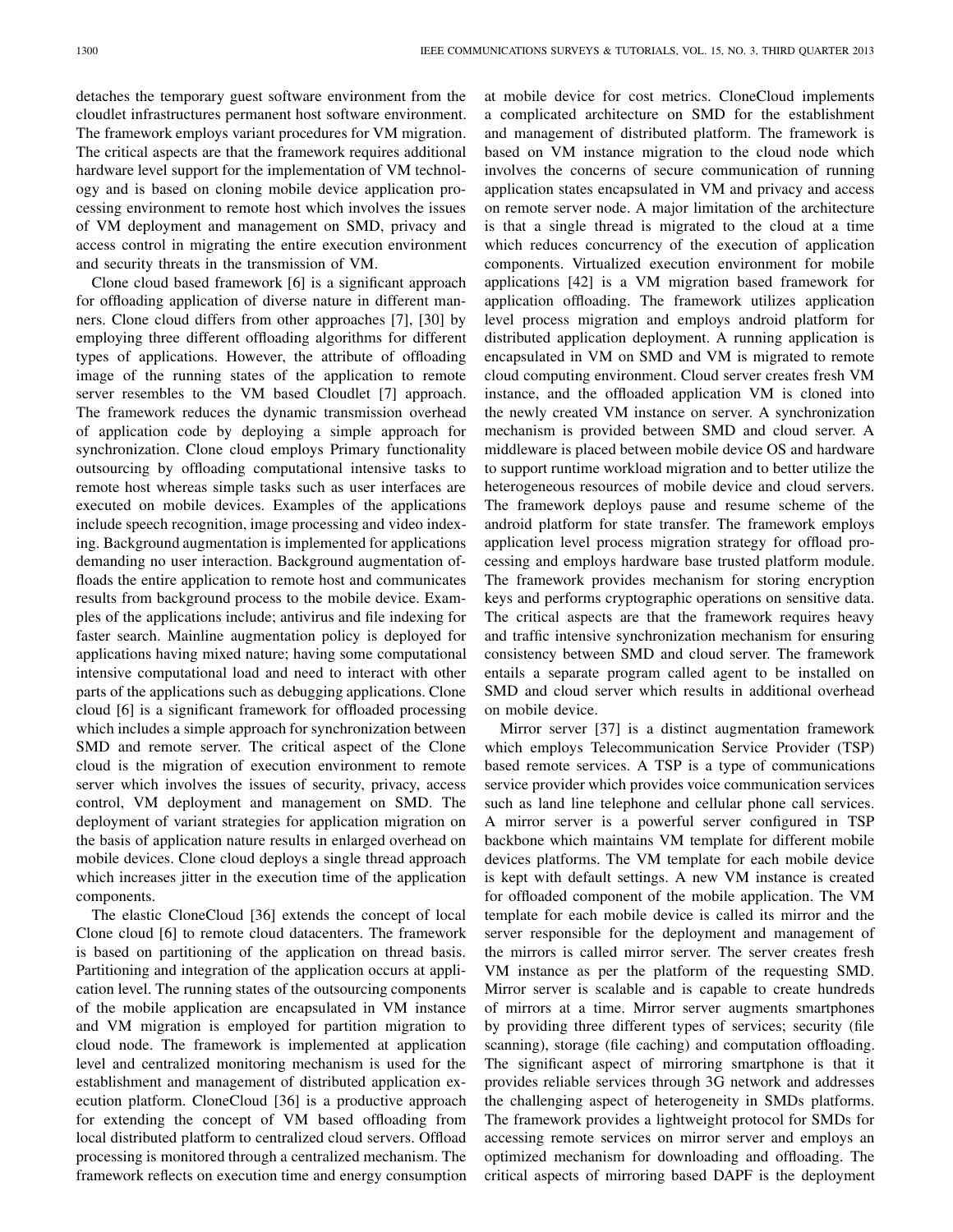of TSP based mirror servers which are not basically designed for data processing, for that reason limited services can be acquired as compared to cloud datacenters.

The following section describes the generic sequence of operations for VM migration based application offloading. 1) The first step for application offloading is to arbitrate for appropriate surrogate or remote server host. Subsequently, the running application is encapsulated in VM on SMD which involves the creation of VM instance, VM configuration for running application and encapsulating all the state information of running application in VM instance. 2) VM instance is migrated to the remote server through wireless medium. VM encapsulates either entire application or partition of the application. 3) A new VM instance is created on remote server and the migrated VM is cloned onto the newly created VM instance on remote server. Running states of the application are resumed and application is executed on remote server host. Finally, results are returned to the SMD. 4) Remote server ensures complete isolation of guest VM which means that the executing environment of guest VM is prevented from interference. Fig.5 shows abstract level flowchart of VM migration based application offloading.

*2) Entire Application Migration Based Application Offloading:* Lightweight secure cyber foraging infrastructure [30] employs Virtual Server Manager (VSM) which handles requests from SMDs for surrogate operations. SMD sends a request to VSM which is composed of URL to the program to be executed on surrogate. The entire program is downloaded on that URL and executed remotely. The background augmentation strategy of Clone cloud [6] employs entire application migration to remote host. The application is migrated to remote local servers using VM instance migration and results are returned from background process to the mobile device. Examples of the applications include; antivirus and file indexing for faster search. The virtual cloud computing provider solution for mobile devices [13] is an ad-hoc cloud framework focuses on the establishment of virtual cloud of SMDs. The virtual cloud computing environment is composed of SMDs in the proximity which are in the same locality and remain in stable mode. Mobile devices in the proximity set up an ad-hoc or virtual cloud environment and enables SMDs in the vicinity to share computational load. The framework is composed of different components. The context manager component of the architecture maintains information regarding volunteer SMDs for resource sharing. The offloading manger component is responsible for sending and receiving entire applications, management of runtime distributed environment and detecting failure and failure management. Offload manager coordinates with p2p component for application offloading and returning results. Universal Mobile Service Cell (UMSC) based framework is a unique mobile agent based optimization solution which focuses on virtual cloud of mobile devices [38]. The distinguishing features of the framework are the employment of mobile agent (UMSC) for application offloading and virtual cloud based service provision. The proposed architecture is composed of mobile hosts, UMSC, and mobile cloud units. Cloud unit support several services such as offload computing and remote storage. The mobile cloud is composed of two kinds of cloud units such as local cloud unit and remote cloud



Fig. 5. Flowchart for the VM Migration Based Application Offloading

unit. The framework uses UMSC for the offloading of entire application to remote cloud unit. UMSC serves as a mobile agent and works as a proxy for transmission between mobile cloud and mobile host. UMSC is implemented as an intelligent software module which carries the requests of users. UMSC does not send request or responses to the network; instead UMSC itself migrates into the cloud to search response. The framework is composed of mobile agents in local mobile cloud computing environment for mobile devices and uses a genetic algorithm based scheduling policy for UMSC. The mobile environment is divided into a large number of cell regions. Each cell region is composed of several mobile cloud units. The cloud units in the cloud regions collectively form the virtual mobile cloud environment. Cloud units are the mobile support stations for providing services. The framework addresses the intrinsic issues associated with mobile computing; mobility, heterogeneity, and low bandwidth. UMSC based approach is a hybrid solution that combines mobile agent technology with virtual cloud model composed of SMD. UMSC employs mobile IP to compensate the problem of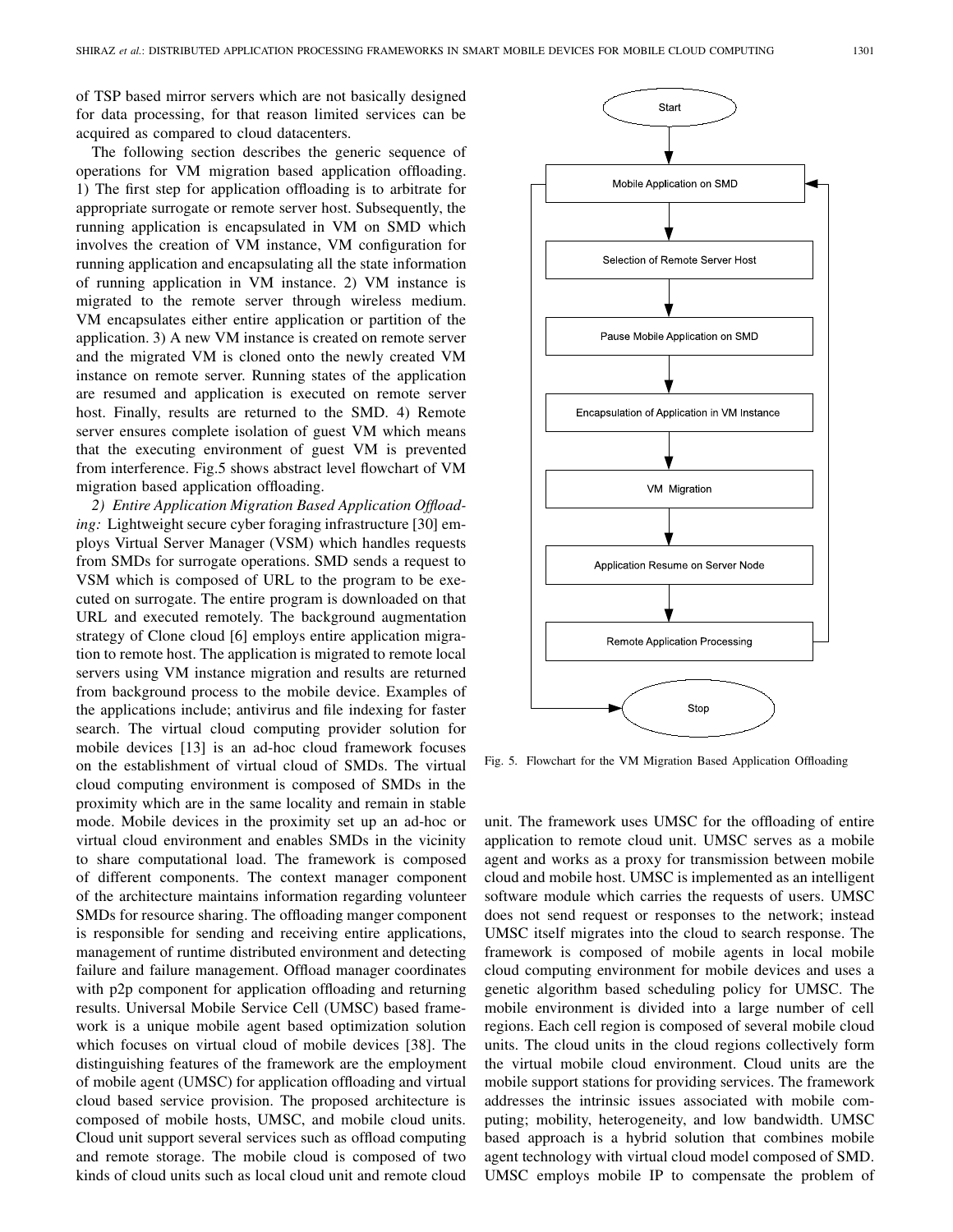mobility and provides a mechanism to overcome the problem of mobile host disconnection. UMSC guarantees the quality and stability of wireless connections. The critical aspects are that distributed services are restricted to the availability of mobile nodes in virtual distributed wireless environment. The framework exploits localized approach for accessing distributed resources and involves a decentralized monitoring mechanism on SMDs which increase computing resources demands on SMDs. The framework implements management of mobile agents on mobile devices, which is a sophisticated and resource consuming mechanism. Distributed Shell System (DISHES) [43], is the extension of UNIX kernel shell to support ubiquitous distributed computing platform for SMDs. The architecture is composed of a centralized server, which contains a Service Directory (SD). The ambient computers register with the server which employs SD for maintaining database of all the nodes willing for sharing resources. Mobile clients make use of SD services for tracking appropriate remote server. DISHES serves as an interface middleware between a mobile user and network computers. SMD request for the availability of remote host for application processing, SD responds with the IP address of appropriate volunteer remote host for application process. SMD offloads entire application to remote host for remote processing and results are returned to SMD on successful completion of the remote processing. DISHES includes performance optimization mechanism to monitor network traffic and provides remote execution services in transparent manner. The critical aspects of DISHES are the decentralized approach, unavailability of centralized mechanism for the establishment and management of distributed platform and entire application migration for offload processing. DISHES imposes additional assistant process creation on SMDs which involves intensive monitoring overhead on SMDs.

Misco [35] is deployed for SMDs which extends the concept of MapReduce to the distributed cloud environment which is composed of centralized server and mobile worker nodes. MapReduce is a flexible distributed data processing framework which automatically parallelizes the processing of long running applications in cluster environment [44]. In Misco, master server is a centralized monitoring entity which is responsible for the implementation of MapReduce framework. A distinctive feature of the framework is that SMDs are the worker nodes which serve as serving components for remote application processing. All the worker nodes coordinate with the master server for getting workload and returning result. The communication between worker and master server occurs through HTTP Server. All downloads and uploads between master server and workers are performed in the form of XML files. Map and reduce functions are identified by the developers during the application development process. The framework provides a distributed platform for mobile applications. Misco provides a centralized monitoring mechanism for monitoring of the distributed execution platform. The critical aspects are that the framework consists of worker mobile nodes which are intrinsically resources poor and for that reason the availability of computing services is restricted to the computing potentials of SMDs. Misco requires the developers to annotate the methods as map or reduce functions and does

not perform any centralized processing of application which results in communication overhead repeatedly between worker nodes and master server. Communication overhead increases jitter in the process execution, bandwidth consumption and energy consumption.

Tradeoff between energy savings and privacy protection [45] addresses the issue of data privacy in offloading processing. The focus of research is on the privacy of data sent to the grid powered server. Stenographic techniques [46]-[47] are exploited for disguising actual image from grid powered servers. The authors focus on the fact privacy based offloading in which the contents of the offloaded components are hidden from the cloud node. The authors investigate the tradeoff between energy consumption and privacy of offloading and performed analysis of different execution patterns of the applications. Different parameters are involved in the energy consumption of mobile application processing; computation power of mobile, network power, idle power of mobile device, the speed of mobile system, speed of server, and bandwidth of network. Cogniserve [39] is an optimized architecture for the cloud server. The framework focuses on the processing of recognition applications such as speech recognition and image processing applications of mobile phones. Cogniserve addresses the evolving feature of Mobile Augmented Reality (MAR) for MCC. Cogniserve architecture is composed of three main components: Application cores for processing over cloud server; Application specific recognition accelerators for performance improvement and decreasing latency; Architectural support for general purpose programming and efficient communication between small cores and accelerators. The recognition server is composed of small cores connected via interconnect to an integrated memory controller for attaching it to DRAM. The design is composed of simple chip multi-processor. Application specific accelerators are used to further enhance the recognition execution time. Three types of accelerators are deployed in the architecture; Gaussian mixture model for speech recognition, match accelerator and interest point detection for image recognition. The resulting architecture is heterogeneous by integrating small cores. In traditional models accelerators are treated such as input/output devices, and are configured with drivers. Accelerators are programmed using physical addresses in memory. For this reason accelerators are difficult to program and the architecture becomes inefficient for the reason that of the overhead involved in user space and kernel space memory transitions. CogniServe deploys the concept of instruction set architecture, in which there is direct user access from the small core to accelerator. For that reason the user to kernel mode transitions has been eliminated. The architecture also utilizes the concept of common memory management units which lead the accelerator share virtual memory space with the core, as a result of this it eliminated data movement overhead with the kernel to user mode transition. CogniServe is an optimized architecture for the processing of recognition applications such as speech recognition and image processing applications of SMDs. The framework deploys heterogeneous server architecture for recognition applications of mobile devices. CogniServe provides direct access between server cores and accelerators instead of kernel to user space transition which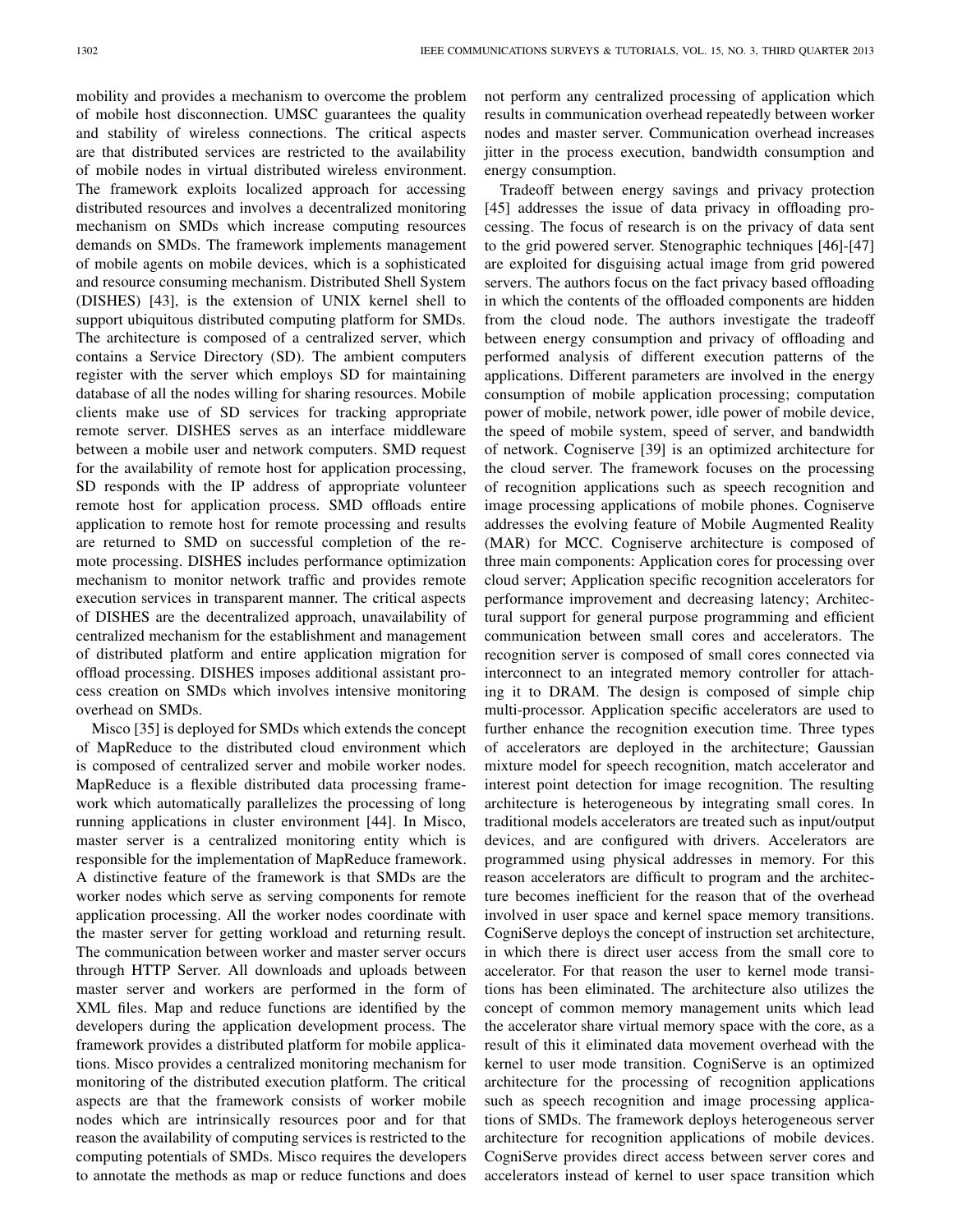

Fig. 6. Flowchart for Entire Application Migration Based DAPFs

eradicates address space transition and results in a low cost and energy efficient architecture. The critical aspects are that the framework requires special hardware level support for the implementation and is specially designed for recognition applications such as image processing and speech recognition applications.

In [42] the framework employs application level process migration and uses android platform for the deployment. A running application is encapsulated in VM on SMD and VM is migrated to remote cloud computing environment for remote processing. Mirror server based approach [37] involves the migration of the state of the entire running application on the smartphone device to mirror instance on server. Application is executed in the mirror VM instance and result is return to the smart mobile device. Fig. 6 shows the abstract level flow of offloading entire application/job to remote server node. SMD arbitrate with cloud server nodes for the selection of remote server node, at that moment entire application or job is migrated to remote server node. Upon the successful execution of the application on remote server ultimate results are returned to SMD.

Virtual machines lead to high CPU utilization. VMs share the same CPU/core which increases the CPU scheduling latency for each VM significantly [41]. VM migration based offloading requires additional computing resources and time for the deployment and management of VM on SMD. Consequently such approaches increase the execution cost and time of the application. Migration of running application along with its data and states is susceptible to security breaches and attacks. Further, a number of other research challenges [48] such as privacy and access control are still addressable which obstruct the goals of optimal VM based migration algorithms for MCC.

*3) Application Partitioning Based Application Offloading:* Partitioning of the mobile application at runtime is a prominent approach for outsourcing the intensive components of mobile applications. Elastic mobile applications are capable to be partitioned at runtime for coping with the resources constraint on SMD. Elastic applications are partitioned either statically or dynamically at runtime. The following section classifies and reviews existing approaches on the basis of static or dynamic offloading.

Static Partitioning Based Application Offloading: In static application partitioning the application is partitioned in fixed number of partitions either at compile time or runtime. The computational intensive partitions of the applications are outsourced to remote servers for offload processing. Current DAPFs deploy a number of approaches for making the decision of partitions outsourcing. In the primary functionality offloading [7]; application is statically partitioned in two major partitions. Such applications involve two types of processing; user interface required on mobile device; and computational intensive parts of the application are offloaded to remote surrogates or cloud servers. In MISCO [35] the application is statically partitioned into two types of functions; map and reduce. Map function is applied on the set of input data and produces intermediary ¡key, value¿ pairs; such pairs are grouped into a number of partitions. All pairs in the same partition are passed to a reduce function which produces the final results. Application developers are responsible for implementing the map and reduce functions and the system handles all the remaining mechanism. The worker nodes process map and reduce functions and results are returned to master server.

Dynamic Partitioning Based Application Offloading: Dynamic partitioning of the intensive mobile application at runtime is a robust technique for coping with the dynamic processing loads on SMD. Current dynamic partitioning approaches analyze the resources consumption of SMDs, computational requirements of the mobile application and search for runtime solving of the problem of resource limitations on SMD. In [49] a middleware framework is introduced for sharing the application processing load on SMD dynamically between cloud server node and mobile client. Objective of the framework is to deploy the application in optimal mode by automatically and dynamically determining the execution location for modules of an application. Application profiling component of the architecture partitions the application in modules on the basis of its behavior and represents modules in the form of data flow graph known as consumption graph. The framework exercises existent module management such as R-OSGi [48] and deployment tool such as AlfredO [50]. The framework implements both static partitioning and dynamic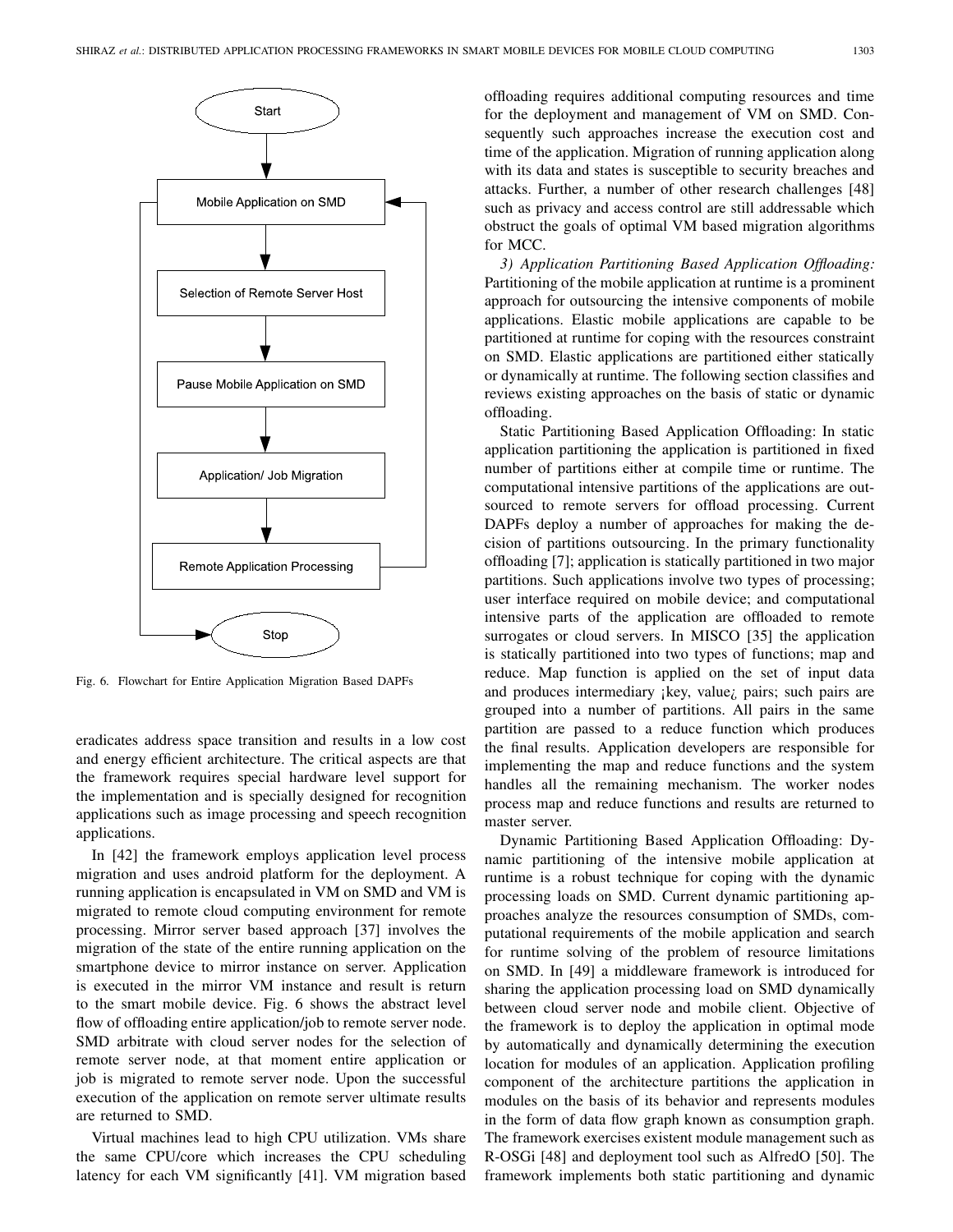partitioning strategies. K-Step and ALL algorithms are used for application partitioning. K-Step is deployed for dynamic partition at runtime whereas ALL is employed for static partitioning of the application. Preprocessing of the consumption graph is performed before running the algorithm to reduce search space. Preprocessing separates local and remote bundles of the application. It looks for the bundles (application modules) that produce a very high cost in offloading and for that reason are not feasible for offloading. The framework employs both static and dynamic partitioning algorithms for the establishment of runtime distributed platform between SMDs and cloud datacenters. A significant aspect of the framework is that SMDs are assigned application processing load on the basis of the availability of memory and processing capacity. The framework derives optimal solution for optimization problem in order to optimize different objective functions such as interaction time, communication cost, and memory consumption. The critical aspect of the framework is the runtime partitioning strategy which obliges SMDs for additional computing resources consumption in the dynamic analysis, profiling, synthesizing, partitioning and migration. The framework requires SMD to continuously synchronize with the cloud server node which requires maintaining SMD in active state for the entire duration of distributed platform. Active state of mobile device for a longer period of time results in high energy consumption [51]-[52].

AIDE [34] establishes distributed platform composed of different computing devices such as laptops, PCs, PDAs, and smartphones. The framework is composed of surrogate server and mobile device client. SMD searches for suitable surrogate to share application processing load. The partitioning component of the AIDE partitions the application by following a partitioning policy. The framework exercises class level granularity for partitioning of application. An application profiling component establishes the feasibility of offloading. Application profiler reflects on two parameters, the execution history of the application and prediction of the future resources required for the application. Profiler aims for offloading the components that could improve the performance of the system. Partitions are offloaded to the remote surrogates. AIDE provides a transparent distributed application deployment framework for mobile applications. The sophistication of application migration and remote execution are masked from mobile users. AIDE employs a dynamic partitioning and migration approach for offload processing and employs computing services of the remote hosts in the local distributed environment. AIDE implements distributed execution platform in transparent manner to give the user the notion of application being executed on local device. AIDE incorporates the option to use multiple surrogates for remote execution. The critical aspects of AIDE are that the runtime partitioning of the application requires additional computing resources exploitation for the establishment of distributed platform. AIDE is a decentralized distributed platform for dynamic partitioning and migration; for that reason SMDs need to monitor the execution environment which imposes heavy monitoring overhead on SMD.

Mobile Assistance Using Infrastructure (MAUI) [40] is a dynamic partitioning framework which focuses on energy saving for SMD. MAUI partitions the application dynamically at runtime in which the computational intensive components of the application are offloaded to the cloud server nodes. Programmers annotate the individual methods of the application as local or remote. MAUI profiler determines the remote methods of application to be offloaded to cloud server. Each time a method is called, the profiler component assesses it for energy saving which exploits additional computing resources (CPU, energy) on SMD. MAUI solver decides the destination of execution for the method annotated as remote. The decision of MAUI Solver is based upon the input of MAUI profiler. Proxies of the application are created for execution on both cloud server node and mobile device for communication between local methods and remotely executable methods. MAUI generates a wrapper for each method marked as remote at compile time. The wrapper has similar method type signature, however with two changes; one additional input argument, and one additional return type. Input argument is required for the state transfer of smartphone to MAUI Server through client application proxy. The additional return value is used to transfer the application state back from the server to smart mobile device using server proxy. State of the method is transferred in serialized form.

MAUI is a cloud server based dynamic partitioning framework which considers energy saving on SMD as the main objective function for offload processing. MAUI masks the complexity of remote execution from mobile user and gives the notion as the entire application is being executed on SMD. The framework is based upon method state migration as a substitute of method code migration. MAUI copes with the mobility of the mobile user and provides optimized solution periodically to adapt to the changes in network and user location. The critical aspect of MAUI is the dynamic partitioning of the application at runtime which activates the profiler and solver component dynamically to determine execution point for application partitions. Development of the applications on the basis of MAUI requires additional developmental efforts for annotating the execution pattern of each individual method the application. MAUI deploys full proxies of the application on both SMD and cloud datacenter. MAUI obliges the overhead of dynamic application profiling, solving, partitioning, migration, and reintegration on SMD.

CloneCloud [36] employs dynamic partitioning of the application at runtime. Partitioning and integration of the application occurs at application level dynamically. Partitioning phase of the framework involves; static analysis, application dynamic profiling, and optimization solution. Mobile device uses preprocess migratory thread to assist a process with suspending, packaging, resuming and merging thread states. In [39] the issue of application partitioning between mobile devices and clouds is addressed. Authors model the partition optimization problem through a mathematical expression, which includes cost of execution of each module on mobile device, cost of execution of each module on cloud, and the cost of communication between the two modules. Variant objective functions are considered for partitioning; minimize execution time, minimize battery power consumption or cost of execution of the application. Elastic application model for augmenting the computing capabilities of mobile devices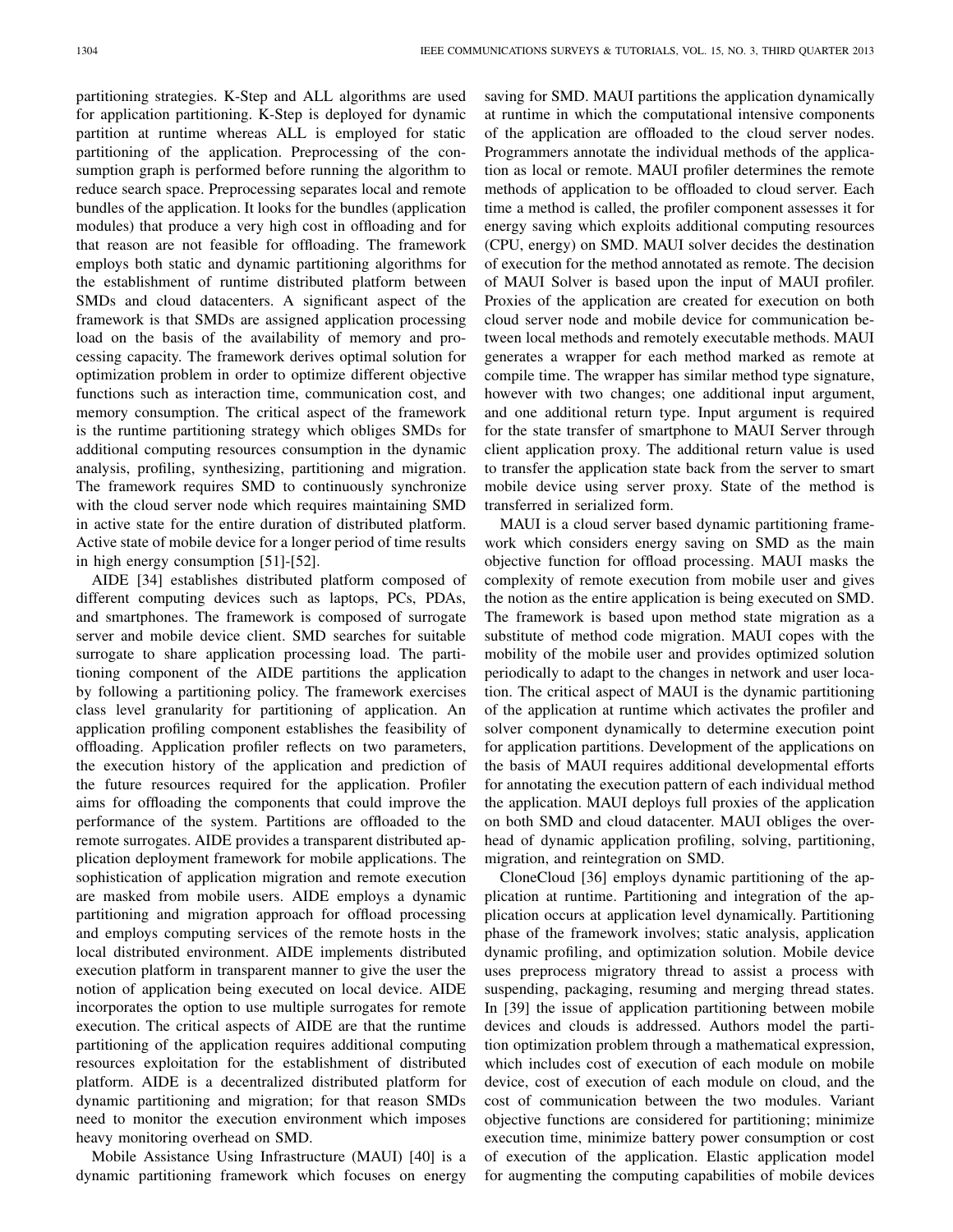[14] provides a middleware framework for elastic mobile applications. Application is partitioned into weblets and migrated dynamically between mobile device and remote cloud server. Variant elastic patterns are used for the replication of weblets on the remote cloud. The execution destination for the weblet is determined dynamically at runtime. The framework considers different parameters for offload processing of the weblets such as status of the mobile device, cloud, application performance measures and user preferences which comprise power saving mode, high speed mode, low cost mode and offload mode. The framework considers an optimal cost model for the execution configuration of the weblets. The cost model considers different costing factors such as power consumption, monetary cost, performance attributes and security and privacy.

The framework proposes a security mechanism for ensuring the integrity of communication between SMD and Cloud server [53]. Upon downloading weblet on SMD, the integrity of each weblets is ensured by the installer of the device by recomputing hash value for each weblet and comparing it with the hash value stored in the weblet. The installer registers the application with Device Elasticity Manager (DEM). The DEM maintains a table of installed applications on the device which need elasticity manager support. The table maintains detailed information about weblets such as signed hashed values and migration settings. Several parts of the elastic application are installed on Cloud Elasticity Service (CES). CES maintains installed applications for users. For this purpose users register with CES and authenticate with CES during installation. The cloud based application manager is able to download the application code from an application store instead of uploading from mobile device. The node manager executes the weblet binary provided by application manger. The local weblet can query DEM to obtain the list of all active weblets in the same session. The local weblet can broadcast the URLs returned by DEM to any other weblet that needs to communicate.

The implications of elastic application model [14] are that the framework accomplishes application level partitioning and migration of applications. The framework employs a comprehensive cost model to dynamically adjust execution configurations and optimizes application performance in terms of a set of objectives and user preferences. The framework provides a security mechanism for the authentication and authorization of weblets migration and reintegration and provides support for synchronization between application on mobile device and weblets running on cloud node. The critical aspect is the establishment of runtime distributed platform for SMD which necessitates additional computing resources exploitation for the establishment and management of distribute platform. The framework deploys replication of the application both on the mobile device and application manager of the cloud server. The framework implements a sophisticated mechanism for the migration of weblets between SMD and remote cloud nodes. The framework imposes extensive overhead of application profiling, dynamic runtime partitioning, migration, reintegration, and rigorous synchronization on mobile devices for offload processing. Fig. 7 shows a generic flowchart for application partitioning based offloading frameworks. The profiling mechanism evaluates computing resources require-



Fig. 7. Flowchart Partitioning Migration Based DAPFs

ments of mobile application and the availability of resources on SMD. Profiling mechanism works differently in different frameworks. The critical situation indicates the unavailability of sufficient computing resources on SMD. Therefore, the computational intensive components of the application are separated at runtime. SMD negotiate with cloud servers for the selection of appropriate server node. At that moment partitions of the application are migrated to remote server node for remote processing. Upon successful execution of the remote components of the application, result is returned to main application running on SMD.

# IV. COMPARISON OF APPLICATION OFFLOADING FRAMEWORKS BY USING THEMATIC TAXONOMY

This section compares current DAPFs on the basis of taxonomy presented in Fig. 4. We classify application offloading frameworks in two categories: (1) local resources utilization frameworks and (2) centralized server resources utilization model for application offloading. It investigates commonalities and deviations in such frameworks on the basis parameters presented in the taxonomy. The comparison parameters considered are: Offloading Scope (OS), Partitioning Approach (PA), Migration Support (MS), Migration Granularity (MG), Developer Support (DS), Migration Pattern (MP) and Execution Monitoring (EM). Table 2 compares local application offloading frameworks, whereas table 3 compares server based application offloading frameworks on the basis of such parameters.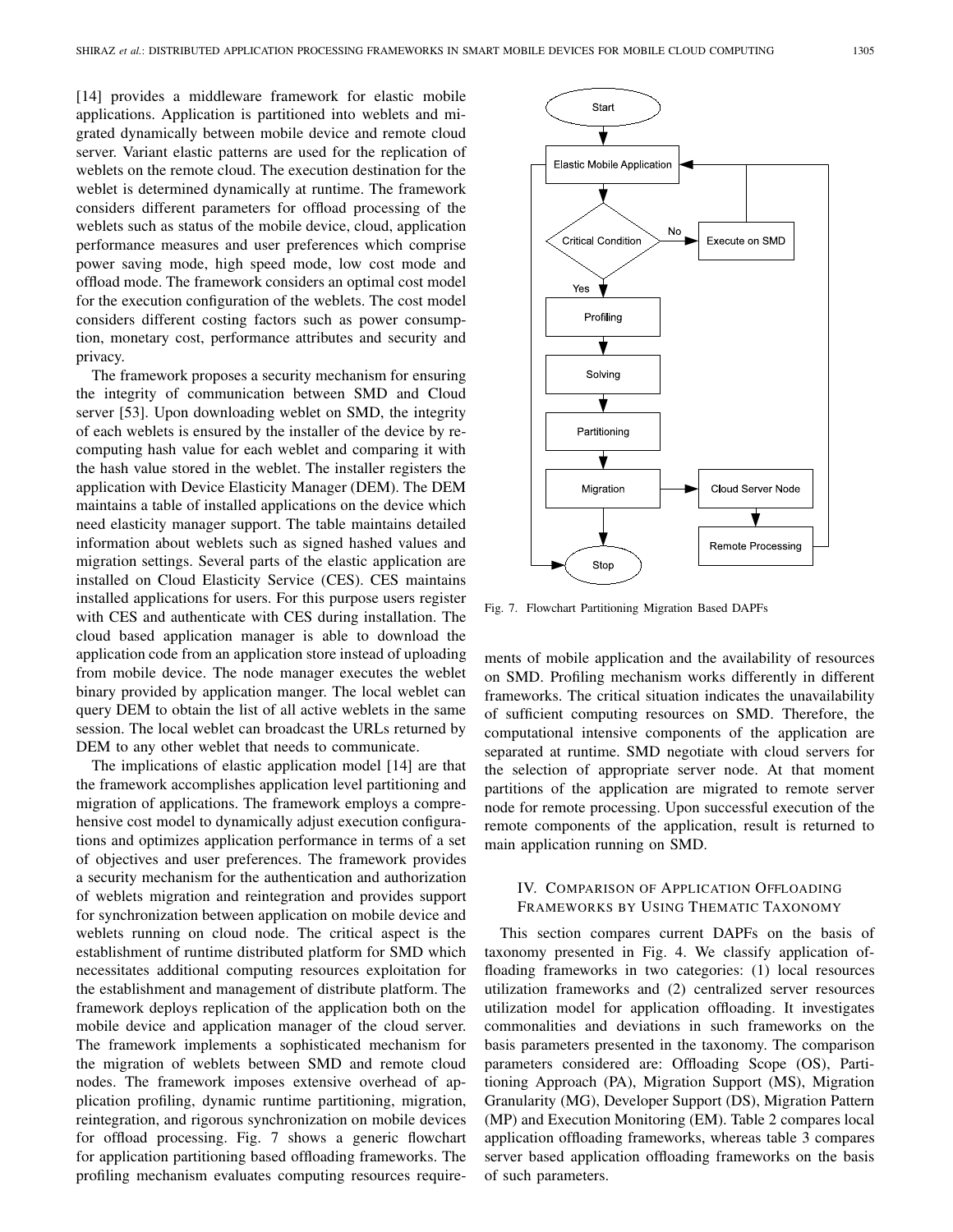TABLE II COMPARISON OF LOCAL RESOURCE SHARING BASED APPLICATION OFFLOADING FRAMEWORKS

| <b>Framework</b>                                                           | <b>OS</b>                         | PA            | MG                                     | <b>MS</b>                    | <b>MP</b>                  | <b>SS</b>      | <b>DS</b>              | <b>EM</b>     |
|----------------------------------------------------------------------------|-----------------------------------|---------------|----------------------------------------|------------------------------|----------------------------|----------------|------------------------|---------------|
| Distributed<br>Platform<br>for<br>Resources<br>Constrained<br>Devices [34] | Local Distributed<br>Environment  | Dynamic       | Class Level                            | Application<br>Level         | Application<br>Transfer    | No             | Not<br>Required        | Decentralized |
| Secure<br>Cyber<br>Foraging [30]                                           | Local Distributed<br>Environment  | n/a           | Entire<br>Application                  | System<br>for<br>Level<br>VM | File<br>Binary<br>Download | Yes            | Required               | Centralized   |
| Clone cloud $[6]$                                                          | Local Distributed<br>Environment  | <b>Static</b> | Entire<br>Application/<br>Partitioning | System level                 | <b>VM</b> Instance         | N <sub>0</sub> | Required               | Decentralized |
| Solu-<br>Optimized<br>tion for Mobile<br>Devices [38]                      | Ad-Hoc Cloud of<br>Mobile devices | n/a           | Entire<br>Application                  | Application<br>Level         | <b>UMSC</b>                | N <sub>0</sub> | <b>Not</b><br>Required | Decentralized |
| VM-Based<br>Cloudlets [7]                                                  | Local Distributed<br>Environment  | n/a           | Entire<br>Application                  | System<br>Level              | <b>VM</b> Instance         | N <sub>0</sub> | <b>Not</b><br>Required | Decentralized |
| <b>DISHES</b> [43]                                                         | Local Distributed<br>Environment  | n/a           | Entire<br>Application<br>offloading    | System<br>Level              | File<br>Binary<br>Download | No             | Not required           | Centralized   |
| Virtual<br>Cloud<br>Computing [13]                                         | Ad-hoc<br>Mobile<br>Cloud         | n/a           | Entire<br>Application                  | Application<br>Level         | Application<br>Transfer    | Yes            | Not required           | Decentralized |
| <b>MISCO</b> [35]                                                          | Cloud of mobile<br>nodes          | <b>Static</b> | Method level                           | Application<br>Level         | File<br>Binary<br>Download | N <sub>0</sub> | Required               | Centralized   |

The offloading scope a application offloading framework indicates the scope of distributed platform established at runtime. Current DAPFs implement application offloading by accessing the services of local computing devices or remote cloud server nodes. In the local resources utilization model the services and resources of the local computing nodes are utilized. The traditional local DAPFs implement application offloading by employing the following three different types of decentralized local computing resources utilization approaches. a) Surrogate based distributed model is composed of remote servers which are accessible in the local environment. The surrogate servers can be stationary or mobile remote computer which is accessible in the local environment of SMD. Mobile device is enabled to select an appropriate surrogate at runtime for application offloading. In such model a centralized monitors the establishment of distributed platform and provision of computing resources [30]. b) Mobile devices based distributed platform is a virtual or ad-hoc cloud computing model in which distributed SMDs in the close proximity participate in resources sharing [13], [38]. The peer SMDs are enabled to share computing resources and provide remote services. In such an environment, sharing of the computing resources and services is restricted to the computing capabilities mobile devices and services shared by SMDs involved in the virtual cloud environment. The unavailability of centralized mechanism for the establishment and management of virtual cloud is a challenging aspect of virtual cloud model. c) In centralized server based mobile devices distributed platform, the computing services are provided by mobile worker nodes. However, a centralized server monitors the established and management of distributed application execution platform [35]. In such a distributed computing model, distributed resources and services provision are restricted to the computing potentials and services of worker nodes (SMDs). Fig. 8 highlights different models employed for the distributed application processing platforms in application offloading.

The partitioning approach attribute of the DAPF represents the partitioning strategy of the framework. Current DAPFs implement application partitioning in two different ways; static partitioning and dynamic partitioning. a) In static partitioning the application is partitioned in fixed number of partitions only once [6], [35], [49]. Static application partitioning is a simple and lightweight approach for application offloading; however it lacks the features of addressing the issue of dynamic workload on SMDs. b) In dynamic partitioning the elastic mobile application is partitioned dynamically at runtime. The dynamic portioning approach is implemented to cope with the issue of dynamic application processing load on SMDs at runtime. Dynamic partitioning of the intensive mobile application at runtime is a robust technique for coping with the dynamic processing loads on SMD [14], [34], [36], [49], [40]. The entire application migration frameworks which do not involve application partitioning are represented as n/a in PA column of Table 3 and Table 4.

The attribute of migration granularity represents the level of granularity of offloading intensive components of the mobile application. The finer granularity level results in outsourcing computational load at refined level. However, refined level granularity requires highly intensive monitoring mechanism on SMD at runtime [6], [7], [38], [35], [14], [34], [36], [40]. The refined level granularity requires resources intensive synchronization mechanism between SMD and cloud server node. Further, finer granularity level has the issue of ensuring consistency in the distributed execution of mobile application. On the other side, the abstract level of granularity results in simple offloading mechanism and requires low monitoring overhead on SMD [6], [13], [30], [42]-[37], [43], [45], [39], [40]. However, abstract level of granularity results in increased data transmission overhead and therefore increases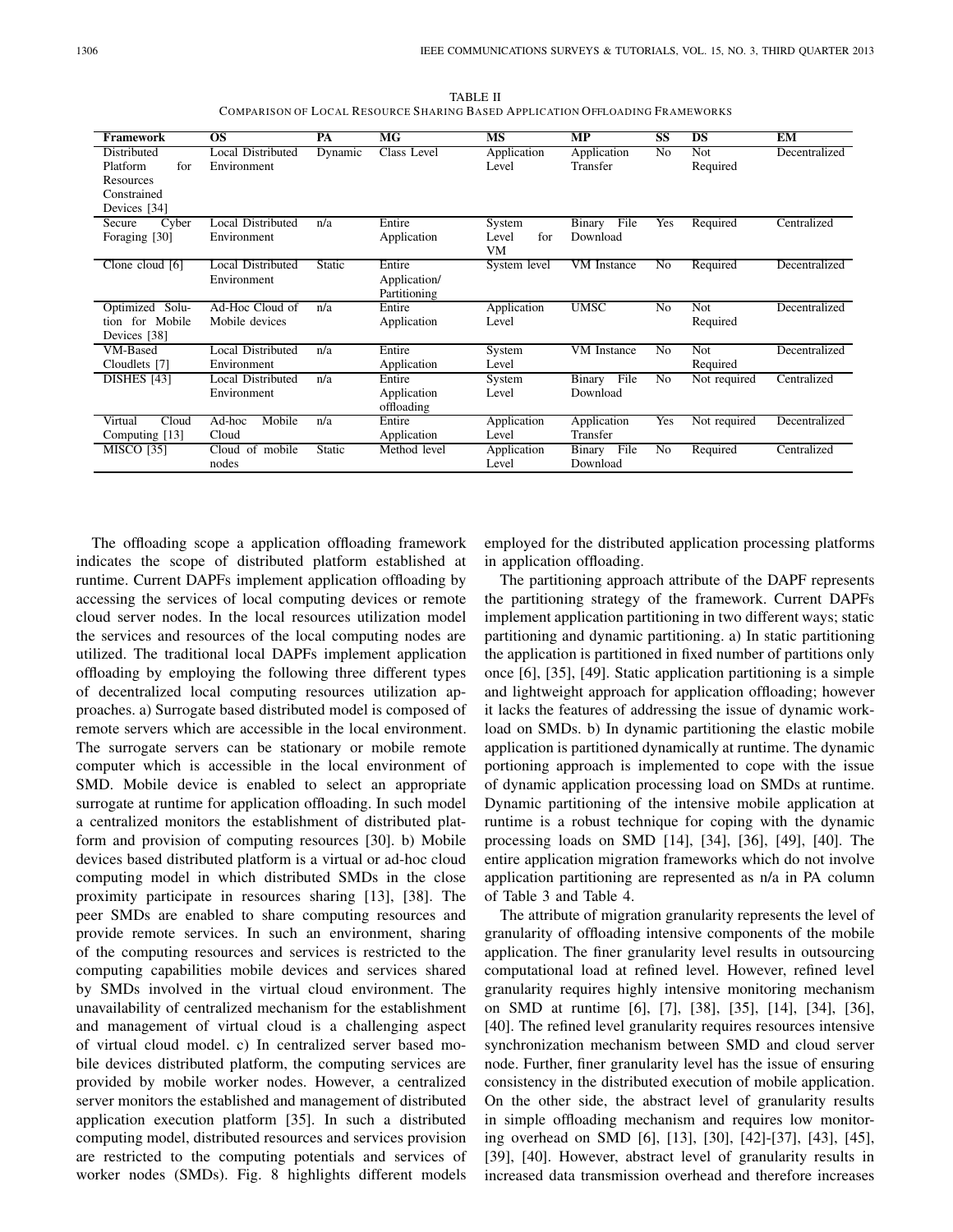

Fig. 8. Local Application Offloading Models

security threats of the outsourcing components of the mobile application. For example, migration of an entire application [7], module or component [49], [54] of the mobile application is more vulnerable to network threats as compared to the outsourcing thread [36] or method [40] of the mobile application. For the reason that eavesdropping of finer level code is less meaningful to the attackers as compared to the entire module or component of the mobile application. Current DAPFs implement the following granularity levels for application offloading. a) Module level migration represents that entire module or bundle of the application is migrated to remote environment [49], [54]. b) Method level migration represents that partitioning occurs at the method level and intensive methods of the application are migrated to remote server [40]. c) Object level migration represents that entire object is migrated to remote environment for outsourced processing [45], [39]. d) Thread level migration represents thread level partitioning and migration of the application to remote environment [36]. e) Entire application migration in which case entire application is offloaded to remote server [6], [7], [13], [30], [42], [37], [38]. The attribute of migration support represents the level of support required for the migration of application. The mechanism of application offloading increases resources utilization on SMD. Specifically, the resources utilization for the operating system increases in application offloading mechanism. Currently, a number of application offloading frameworks require additional support from the operating system; such as VM deployment and management [6], [7], [30], [43], [36]. Such offloading frameworks are represented as System Level in Table 3 and Table 4. On the other hand, the latest application offloading frameworks implement component offloading at application level and do not require additional support for component outsourcing [13], [35], [14], [34], [42]-[37], [38], [45], [39], [49], [55], [47]]. Such frameworks are repressed as Application Level in Table 3 and Table 4.

The attribute of migration pattern represents the mechanism of transfer intensive applications to remote server nodes at runtime. Current DAPFs implement the mechanism of application offloading in a number of ways. The following migration patterns are practiced for traditional application offloading frameworks. a) Application transfer is a migration pattern in which the binary code of the application is outsourced to remote server [13], [34], [40]. b) URL download based migration pattern represents a migration pattern in which a URL is provided to remote host and application is downloaded from that URL as a substitute of transferring the application directly from SMD [35], [14], [30]. c) VM Instance represents a migration pattern in which the application is encapsulated in VM instance (partially or entirely) and the VM instance is migrated to remote server. A fresh VM instance is created on the remote server and guest VM instance is copied to the freshly created VM on remote server [6], [7], [36], [42], [37]. d) UMSC is a migration pattern in which mobile agent is employed for the migration of outsourcing application [38]. UMSC serves as a courier for the migration of the application between SMD and remote server. e) Module/Bundle transfer represents a migration pattern in which binary files of the modules of the application are migrated to remote servers [49]. f) Application proxy is a migration pattern in which entire proxies of the application are maintained on the local SMD and remote cloud server node [40]. g) Object transfer is a migration pattern in which entire object is outsourced to remote server at application level [45], [39]. The attribute of security support represents the security provision attribute of the DAPFs. Security is an important parameter for application offloading frameworks. Current DAPFs which implement security mechanisms for application offloading are represented with the value Yes, whereas the frameworks which lack in the provision of security mechanism for application offloading are represented with the value No. A number of current DAPFs required developers support for defining execution scope of the components of application at different granularity level. Such approaches restrict application developers to classify and annotate the components of mobile application as local or remote. The attribute of DS shows the requirement of additional support required for the development of the application. Therefore, the traditional application offloading models which require developer support [6], [35], [14], [30], [40] are represented as required, whereas the frameworks which do not require developers support [7], [13], [30], [33], [36], [38]-[43], [49], [40] are represented as Not required. The attribute of execution management shows the management policy for the deployment and management of runtime distributed application platform. Current DAPFs are classified in two categories from the perspective of execution management. Decentralized management represents the deficiency of centralized mechanism for the deployment and management of distributed platform [6]-[7], [13], [30], [38]. Therefore, SMDs are responsible for monitoring distributed platform and distributed application execution. Therefore such frameworks results in larger overhead of the distributed application deployment at runtime. Centralized management represents that a centralized management and monitoring mechanism is provided for the establishment of distributed platform and monitoring of application execution [35]-[14], [36], [42], [37],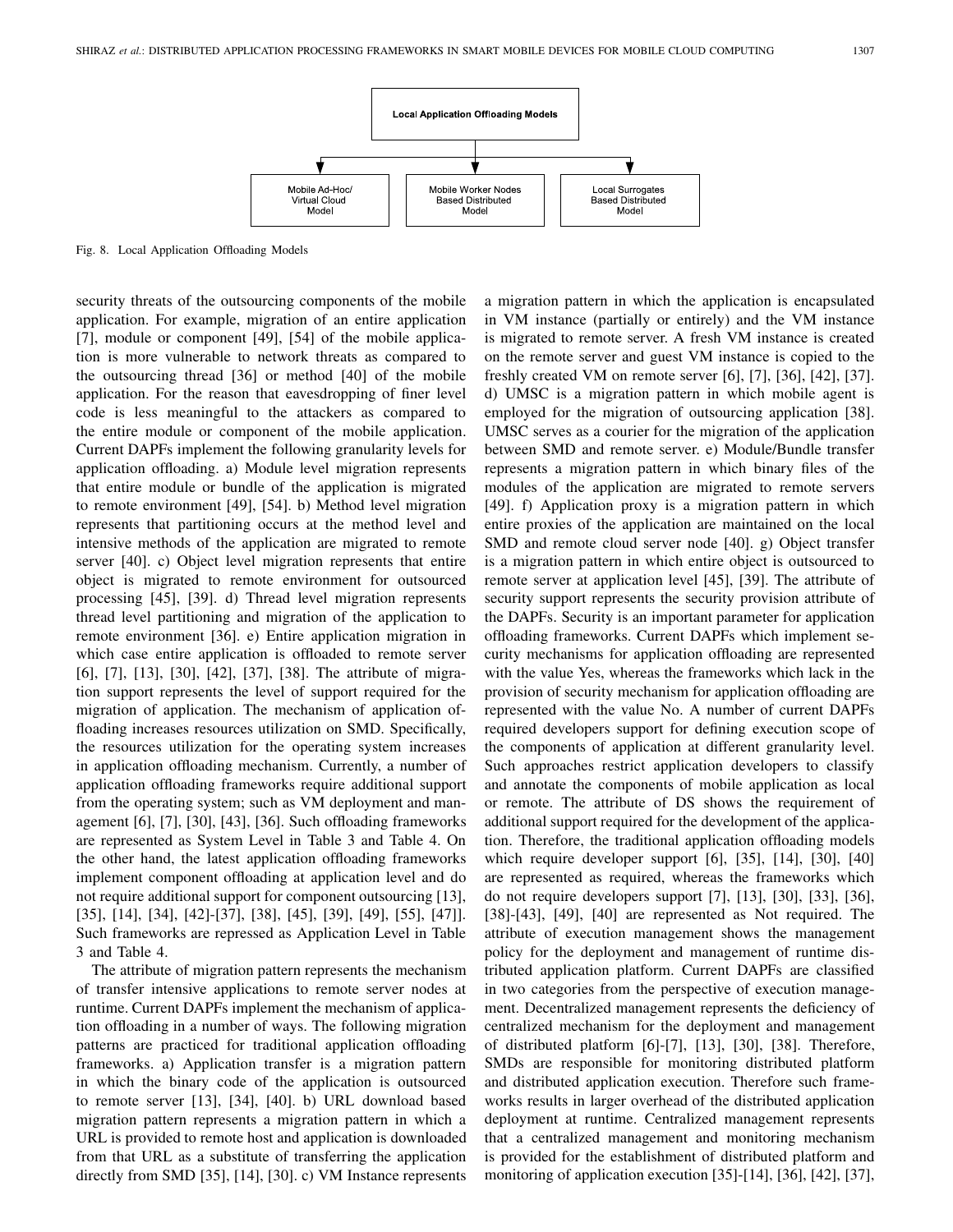TABLE III COMPARISON OF SERVER BASED APPLICATION OFFLOADING FRAMEWORKS

| <b>Framework</b>         | <b>OS</b>                  | PA      | <b>MG</b>      | <b>MS</b>   | <b>MP</b>          | $\overline{\text{SS}}$ | <b>DS</b> | EM          |
|--------------------------|----------------------------|---------|----------------|-------------|--------------------|------------------------|-----------|-------------|
| Calling the Cloud        | Cloud Server               | Static/ | Modules        | Application | <b>Bundles</b>     | N <sub>o</sub>         | Not       | Centralized |
| [49]                     |                            | Dynamic | (Bundle)       | Level       | Transfer           |                        | Required  |             |
| <b>MAUI</b> [40]         | Cloud Server               | Dynamic | Method         | Application | Application        | N <sub>0</sub>         | Required  | Centralized |
|                          |                            |         | Level          | Level       | Proxy              |                        |           |             |
| Dynamically              | Cloud Server               | Dynamic | Module level   | Application | Application        | N <sub>0</sub>         | Not       | Centralized |
| Partitioning             |                            |         |                | level       | Transfer           |                        | Required  |             |
| Applications [54]        |                            |         |                |             |                    |                        |           |             |
| <b>Savings</b><br>Energy | Grid Server                | n/a     | Image          | Application | Object             | N <sub>0</sub>         | Not       | Centralized |
| Privacy<br>and           |                            |         | Object         | Level       | Migration          |                        | Required  |             |
| Protection [45]          |                            |         |                |             |                    |                        |           |             |
| CloneCloud [36]          | Cloud Server               | Dynamic | Thread         | System      | VM Instance        | N <sub>o</sub>         | Not       | Centralized |
|                          |                            |         |                | Level       |                    |                        | Required  |             |
| <b>COGNISERVE</b>        | Cloud Server               | n/a     | Entire Job     | Application | Object             | N <sub>0</sub>         | Not       | Centralized |
| [39]                     |                            |         |                | Level       | Migration          |                        | Required  |             |
| Elastic Applica-         | Cloud Server               | Dynamic | <b>Bundles</b> | Application | URL<br>down-       | Yes                    | Required  | Centralized |
| tion Model [14]          |                            |         | (Weblets)      | level       | load               |                        |           |             |
| Mirroring Smart-         | <b>TSP</b><br><b>Based</b> | n/a     | Entire Appli-  | Application | VM Instance        | Yes                    | Not       | Centralized |
| phones [37]              | Server                     |         | cation         | Level       |                    |                        | Required  |             |
| Virtualized              | Cloud Server               | n/a     | Entire Appli-  | Application | <b>VM</b> Instance | N <sub>o</sub>         | Not       | Centralized |
| Execution                |                            |         | cation         | Level       |                    |                        | Required  |             |
| Environment              |                            |         |                |             |                    |                        |           |             |
| [42]                     |                            |         |                |             |                    |                        |           |             |

[43], [45], [39], [49], [40]. The following Table shows the comparison of local DAPFs for smart mobile devices.

Localized application offloading frameworks employ decentralized monitoring approach for process offloading which results in the extensive involvement of SMDs for the management of distributed processing. Further, local offloading frameworks are deficient in the centralized management and the availability of resources for the provision of remote services. In the scenario of unavailability of local remote service provider, remote services become inaccessible which hinders the objectives of availability and scalability of services in distributed computing paradigm. To cope with the issues of decentralized DAPFs centralized server based solutions are exercised. The server based resources utilization models utilize computing resources and services of centralized servers. The availability of centralized servers lessens the monitoring overhead on SMD in the deployment and management of runtime distributed platform. Further, centralized servers assist in ensuring the availability of resources and services. The server based DAPFs implement application offloading by employing the following three different types of centralized computing resources utilization approaches. a) Grid server based distributed platform in which remote services are provided by Grid servers [45]. b) Telecommunication Service Provider (TSP) based distributed platform in which remote services are configured at TSP servers [37]. c) A cloud datacenter based distributed platform is established by leveraging computing power potentials of cloud datacenters. Distributed computing services are provided through service providers by employing the vision of utility computing paradigm [14], [36], [42], [39], [49], [40]. Server based application offloading frameworks accomplish outsourced application processing in diverse modes. Several approaches exploit VM cloning; others focus on part(s) of the application to be offloaded. A number of approaches implement dynamic application partitioning whereas other focus on entire job migration. Diverse objective functions are considered; saving processing power, efficient bandwidth

utilization, saving energy consumption, user preferences, and execution cost. Table 3 compares server based offloading frameworks in which centralized resources are available for the provision of remote services.

Server based DAPFs provide centralized management and ensure availability of remote services. However, a number of obstacles obstruct optimization goals of server based remote application processing. In the following section, we discuss issues in current DAPFs and identify challenges for leveraging the application processing services of computational clouds.

# V. CHALLENGES AND ISSUES FOR DISTRIBUTED APPLICATION DEPLOYMENT

Table 4 summarizes challenges to current DAPFs and open research issues in cloud datacenters based distributed application processing. Issues indicate the unresolved problems in current DAPFs whereas challenges indicate the issues of research in distributed application processing for MCC that remain to be addressed. The following section discusses issues in current offloading frameworks and identifies challenges to the cloud based application processing of resources intensive mobile applications.

#### *A. Scalability and Availability of Services and Resources*

Scalability of services is a challenging aspect of distributed application processing in mobile cloud computing. The traditional local DAPFs [6], [7], [13], [16], [35], [34] for remote application processing are deficient in centralized management of the distributed platform. A challenging issue in local DAPFs is the unavailability of centralized resources. For example; in the scenario of unavailability of remote service provider, remote services become inaccessible which hinders the objectives of availability of services in distributed computing paradigm. Similarly, local resources are accessible to limited number of mobile devices in the local environment. Therefore,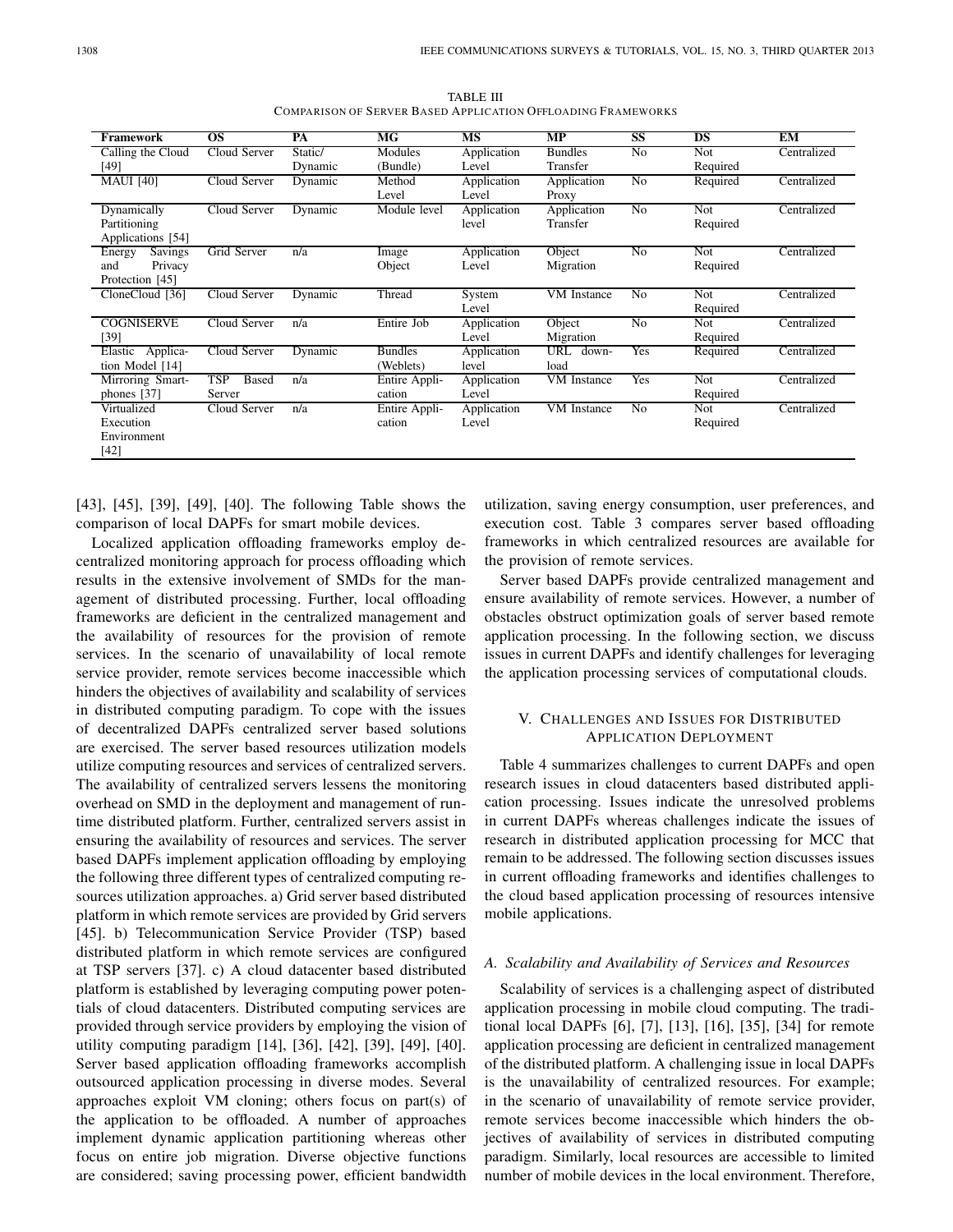|                                                                                          | <b>Challenge</b><br>to | Open Issues in Distributed Pro- |
|------------------------------------------------------------------------------------------|------------------------|---------------------------------|
|                                                                                          | <b>Current DAPFs</b>   | cessing for MCC                 |
| Unavailability of centralized resources and services in local distributed models.        |                        | Yes                             |
| Successful execution of remote processing and returning result to SMD in ad-hoc/ virtual | Yes                    | Yes                             |
| distributed models.                                                                      |                        |                                 |
| Optimal operating procedure with minimum possible computing resources utilization        | Yes                    | Yes                             |
| on SMD for the establishment and management of distributed Platform.                     |                        |                                 |
| Scalability of Services and resources.                                                   | Yes                    | Yes                             |
| Minimum resources exploitation on SMD while sustaining elasticity of mobile applica-     | Yes                    |                                 |
| tions.                                                                                   |                        |                                 |
| Minimum dynamic runtime profiling and solving overhead on SMD for the establish-         | Yes                    | Yes                             |
| ment of runtime distributed processing platform.                                         |                        |                                 |
| Lightweight distributed management mechanism on SMD.                                     | Yes                    | Yes                             |
| Ensuring trustworthy remote processing environment.                                      | Yes                    | Yes                             |
| Providing authorized access to legitimate mobile users.                                  | Yes                    |                                 |
| Integrity of offloading components of the application.                                   | Yes                    |                                 |
| Convenient developmental and deployment procedures.                                      | Yes                    |                                 |
| Deficiency of design level support for distributed processing of mobile application.     |                        | Yes                             |
| Analogous extension of cyber foraging to centralized cloud based remote processing       |                        | Yes                             |
| Transparent distributed platform.                                                        | Yes                    | Yes                             |
| Coping with intrinsic limitations of wireless medium.                                    | Yes                    |                                 |
| Seamless Connectivity to cloud servers.                                                  | Yes                    |                                 |
| Heterogeneity of mobile device architecture and operating system platforms.              | Yes                    | Yes                             |

TABLE IV CHALLENGES AND ISSUES IN DISTRIBUTED APPLICATION PROCESSING FOR MCC

the possibility of inaccessibility of the remote services always remains associated in local distributed models. Whereas, scalable systems ensure the provision of services irrespective of the number of clients accessing the services. Therefore, unavailability of centralized resources and services and scalability of services is a challenging research issue for ad-hoc and virtual distributed models of MCC [13], [38]. It is challenging to implement peaceful degradation policy on SMDs in the critical conditions of unavailability of remote services. Scalable systems sustain the provision of services and resources for large number of clients whereas availability of services ensures the provision of remote services. It is imperative to ensure the scalability of services in cloud datacenters so that SMDs are enabled to access centralized services for distributed application deployment with high aim of scalable remote services. In centralized datacenter based computational cloud are resources rich and computational resources and services are provided on demand basis. Cloud resources and services are accessible to both stationary computer clients and SMDs. However, the unique architecture, compact design, operating platforms, low computing potentials, and portable mobile nature of smart mobile devices require special services for ensuring the availability of cloud services. The mobile nature and the intrinsic limitations associated with the wireless access medium of SMD necessitate availability of cloud services and resources homogeneously worldwide. It is challenging in cloud based processing of mobile applications to ensure the availability of services and identical access to cloud services over different types of wireless network technologies (Wi-Fi, 3G and LTE). Therefore, sustaining uninterrupted provision of cloud services and resources to SMDs is a challenging research perspective of mobile cloud computing.

## *B. Distributed Application Deployment*

In current DAPFs, resources intensive distributed platform is established at runtime. Mobile applications offloading frameworks are developed on the basis of standalone application architecture, whereas the processing of application is performed in the distributed fashion. As a result, current DAPFs establish a resources intensive and complex computing environment at runtime. Application offloading techniques are primarily based on either entire application/job migration or application partition migration to remote servers. The implementation of distributed architecture for virtual mobile cloud is hindered by the following obstructs. a) Local distributed processing models lack in the availability of centralized management; for that reason it is difficult to configure explicitly defined client and server components for the mobile applications. b) Virtual clouds necessitate special requirements for the establishment of distributed platform which is challenging to maintain for mobile devices which are participating in adhoc cloud. The special requirements include; SMDs remain in the close proximity, follow the same movement patterns, voluntariness for service and provision, implementation of specific service architecture [13]. SMDs in the virtual cloud exploit additional computing resources for the configuration of distributed platform and management of distributed services provision to the requesting client devices. Further, shorter battery life time of SMDs is major challenge in virtual/adhoc distributed application processing models. Therefore, the ad-hoc and virtualized nature of local distributed platform is another obstacle in explicitly defining client and server components of the mobile application. However, the availability of centralized resources and services and centralized management mechanism in cloud datacenters are the motivating factors for incorporating distributed architecture for the intensive mobile applications. The implementation of client/server model can be a potential alternative for the traditional standalone intensive mobile applications for mobile cloud computing. On the other hand, traditional client/server model has the limitations of reliability of client application on server application. Applications are configured in such a manner so that client applications remain dependent on the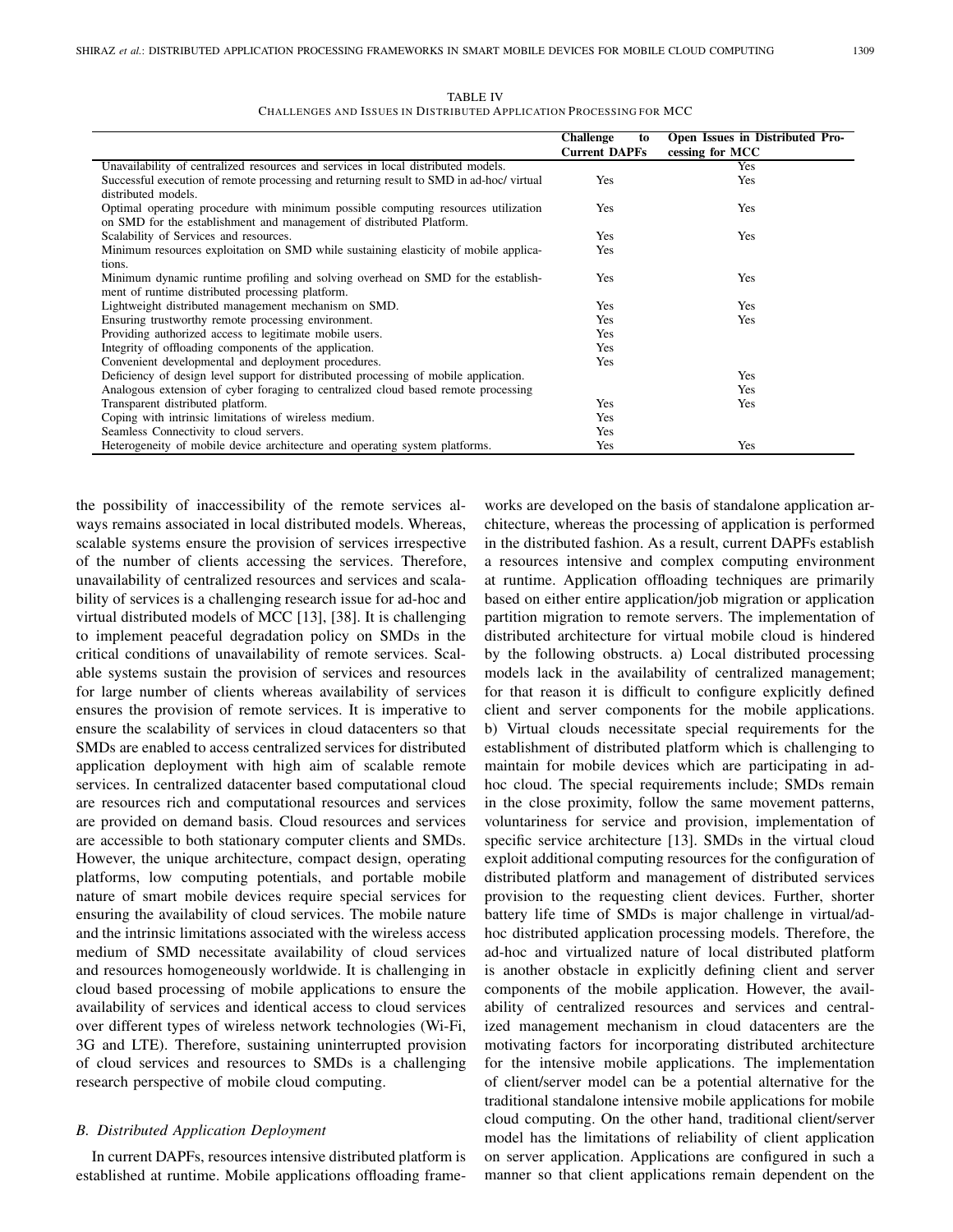server application. Whereas, the wireless access medium is the main inhibiting factor for implementing highly dependent client/server model for intensive mobile applications in MCC. Hence, it is challenging for distributed mobile application to incorporate the principles of distributed applications in such a manner so that mobile applications can operate in the situations of inaccessibility of cloud server nodes.

#### *C. Seamless Connectivity and Consistent Distributed Platform*

Mobility is an important attribute of SMDs. Mobile users enjoy the freedom of computing and communication on move. However, a number of obstacles hinder the goals of seamless connectivity and consistency in the distributed platform of mobile applications; for example handoffs, traveling with high speed, diverse geographical locations and different environmental conditions. As a result, providing seamless connectivity and uninterrupted access to the centralized cloud datacenters in distributed application processing is a serious research issue for MCC. It is important that distributed application model provide versatile access to cloud resources and services on move with ubiquitous attributes and high degree of transparency. However, it is challenging to ensure the transparency of distributed environment. In particular to SMD, the issues and limitations in wireless medium hinder the transparency goals of distributed processing of mobile application. The seamless and transparent deployment of distributed platform for computational intensive applications is a challenging aspect for mobile cloud computing. It is mandatory for distributed model to mask the complexities of distributed environment from mobile user and give the notion as the entire application is being processed locally on SMD. Similarly, it is important to ensure successful execution of remote processing and returning results to SMD. Sustaining consistency of the offloaded components of the application with lightweight implementation procedures is a challenging aspect of DAPFs. Consistency is an issue for the components offloaded at runtime [14], the replicated applications using proxies [40], and transactions involving related updates to different objects. It is important that the distribution and replication of intensive mobile applications and data should be transparent to the mobile users and application running client device. Cloud based distributed processing of mobile application are required to fulfill Atomic, Concurrency, Isolation and Durability (ACID) properties of the distributed systems. It is challenging to provide location transparency, replica transparency, concurrency transparency, and failure transparency in cloud based application processing of mobile applications.

#### *D. Homogenous and Optimal Distributed Platform*

Homogenous and optimal cloud based application processing is an important research perspective in mobile cloud computing. Heterogeneity of SMD architecture and operating platform is challenging for distributed application processing in MCC. Mobile device vendors employ different hardware architecture and operating system platforms for the specific mobile product. Traditional application offloading frameworks focus on the implementation of platform dependent procedures

for outsourcing computational intensive loads. For example, Weblets [14] and MAUI [40] are application offloading frameworks which are applicable for .Net framework, whereas virtualized execution framework [42] and mirror server [37] are suitable frameworks for android platform. Therefore, homogenous access to cloud services are highly expected wherein SMD are enabled to access widespread computing services of computational clouds irrespective of the concerns about operating hardware architecture and operating system platform. A homogenous distributed application deployment solution for the heterogeneous available SMDs platforms is a challenging issue for MCC. In [56], we propose a tripod of requirements with three legs of trust, energy efficiency, and ubiquity. It describes important metrics such as heterogeneity, under this tripod which are crucial for the success of cloudmobile applications. Similarly, the deployment of distributed application processing platform at runtime [13], [14], [30], [41], [40] is a resources intensive mechanism. It uses computing resources on SMDs for the evaluation of computing resources utilization on SMDs and partitioning of intensive mobile applications at runtime. Current, DAPFs necessitate continuous assessment of application execution requirements on SMD which is a resource intensive operation. DAPFs employ runtime profiling and solving mechanism on SMDs periodically or casually to evaluate application processing requirements and the availability of computing resources on SMD [14], [40]. The centralized distributed application deployment models require arbitration of SMD with centralized server for the selection of appropriate server node. As a result, computing resources (CPU, battery power) of SMD are exploited abundantly for the entire process of application profiling and solving. The deployment of distributed platform, management and operation of remote application processing in the optimal possible fashion is an important perspective of cloud based application processing. It is challenging to provide homogenous solution for heterogeneous devices, operating platforms and network technologies with minimum possible resources utilization on the SMDs.

# *E. Security and Privacy in Cloud Based Application Processing*

Privacy in the distributed platform and security of data transmission between mobile device and cloud server node are important concerns in cloud based application processing. Privacy measures are required to ensure the execution of mobile application in isolated and trustworthy environment, whereas security procedures are required to protect against network threats. Security and privacy are very important aspects for the establishing and maintaining the trust of mobile users in cloud based application processing. Security in MCC is important from three different perspectives: security for mobile devices, security for data transmission over the wireless medium and security in the cloud datacenter nodes. SMDs are subjected to a number of security threats such as viruses and worms. SMDs are the attractive targets for attacker. According to a report [57] the number of new susceptibilities in mobile operating systems increased 42 percent from 2009 to 2010. The number and sophistication of attacks on mobile phones is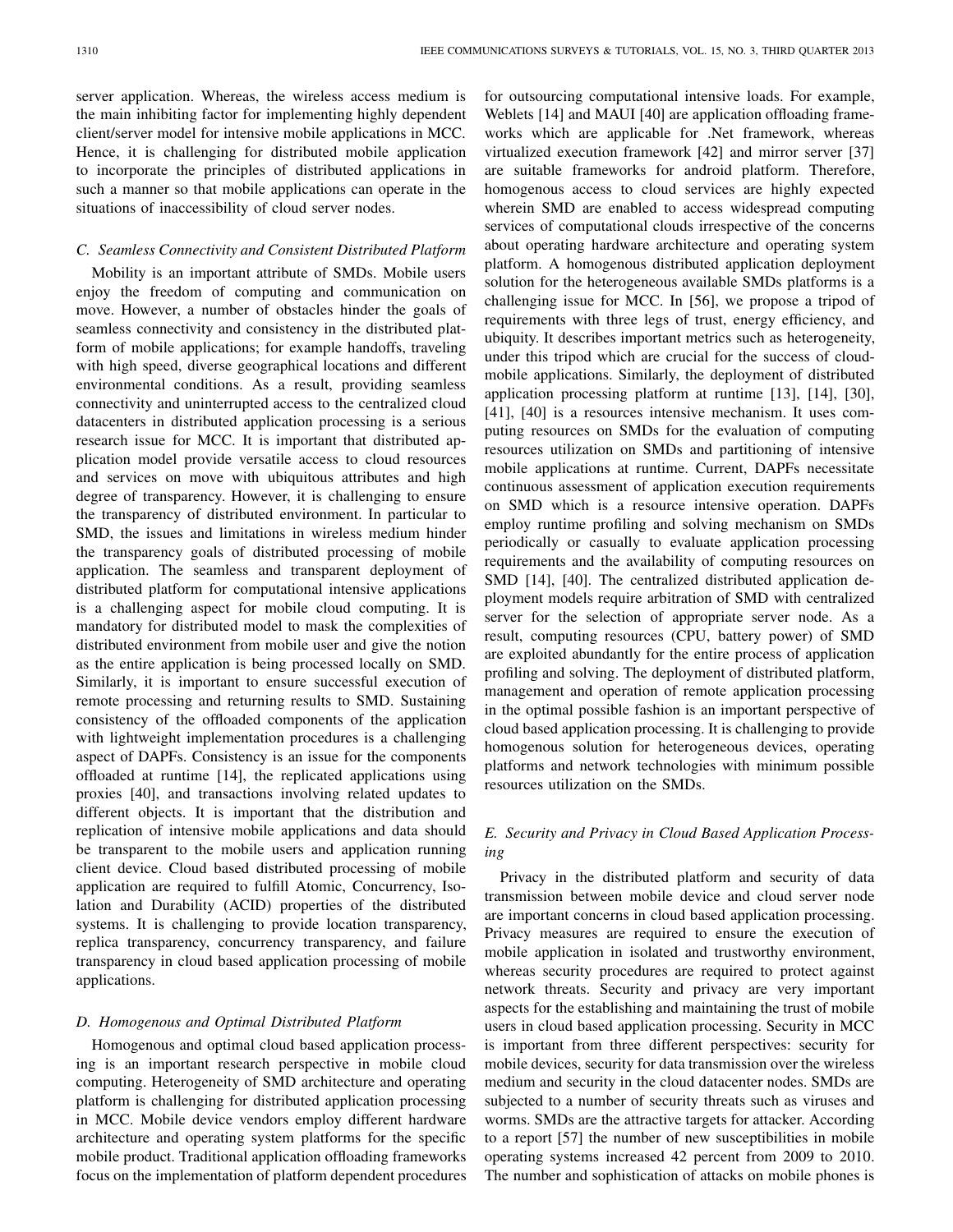increasing speedily as compared to the countermeasures. Data transmission over the wireless networks is highly vulnerable to network security threats. For example, using radio frequencies, the risk of interruption is higher than with wired networks therefore attacker can easily compromise confidentiality [58]. Similarly, in cloud datacenters the security threats are associated with the transmission between physical elements on the network, and traffic between the virtual elements in the network, such as between virtual machines within a single physical server. Therefore, in order to leverage the application processing services of computational clouds, a highly secure environment is expected at all the three entities of MCC model. In current DAPFs, transmission of the running states of mobile application which is encapsulated in VM [6], [7], [49], [42] or binary transfer of the application code at runtime [35], [30], [43], [49] is continuously subjected to security threats at mobile device, wireless medium and cloud datacenters. Therefore, secure transmission of the entire components of the application is a challenging issue for MCC. It is imperative to implement reliable security measures for the data transmission, and synchronization between SMD and cloud datacenters in distributed processing platform. Similarly, access control, fidelity and privacy of distributed application components in the remote cloud datacenters is an important consideration for the distributed application processing in MCC. Cloud datacenters provide augmentation services which are unapproachable to mobile users. Therefore, it is highly demanding to ensure the privacy of data and computing operations in remote server nodes. A trustworthy distributed application model is highly expected to cope with such important issues and ensure the trustworthiness of remote computing environment. A reliable distributed environment is expected to provide authentic access to authorized mobile user for legitimate operations on cloud server nodes. Considering the aforementioned research issues and challenges for distributed application deployment in MCC, lightweight and optimal distributed application deployment solution is extremely important. Such a solution should incorporate optimal procedures for the development, deployment and management of runtime distributed platform for MCC. In [59] we propose a lightweight distributed model for computational intensive mobile applications.

### VI. CONCLUSIONS AND FUTURE DIRECTIONS

The paper discusses the concept of cloud computing, mobile cloud computing and explains the different techniques to augment smart mobile devices resources based on resources available within the cloud. It analyzes current DAPFs by using thematic taxonomy and highlights the commonalties and deviations in such frameworks on the basis of significant parameters. It discusses issues in current DAPFs and highlights challenges to optimal and lightweight distributed application frameworks for MCC. Current DAPFs accomplish process offloading in diverse modes. Several approaches exploit entire application migration; others focus on part(s) of the application to be offloaded. A number of approaches employ static partitioning, others exercise dynamic partitioning. Variant migration patterns are used; downloading application by providing URL to remote host, VM cloning, Mobile agent such as USMC, application binary transfer and use of proxies. Diverse objective functions are considered; saving processing power, efficient bandwidth utilization, saving energy consumption, user preferences, and execution cost. Objective of all approaches is to augment the application processing potentials of resources constrained SMDs. We conclude that current DAPFs for MCC are the analogous extensions of traditional cyber foraging frameworks for pervasive computing or local distributed platforms. Hence, current DAPFs are deficient in the deployment of distributed system standard architectures. As a result, additional complications arise in the development, deployment and management of distributed platform. Current frameworks focus on the establishment of runtime distributed platform which results in the resources intensive management overheads on SMDs for the entire duration of distributed platform. SMDs exploit computing resources in arbitration with cloud servers for the selection of appropriate remote node, dynamic assessment of SMDs resources consumption and application execution requirements at runtime, dynamic application profiling, synthesizing and solving for application outsourcing, application migration and reintegration and rigorous synchronization with cloud servers for the entire duration of distributed platform. As a result, additional computing resources of the SMDs are exploited for the runtime orchestration of distributed platform. Therefore, current distributed application deployment algorithms employ heavyweight procedures for distributed application deployment and management.

The mobile nature, compact design, limited computing potential and wireless medium attributes of SMDs necessitate for optimal, lightweight and rich local services procedures for distributed application deployment in MCC. The incorporation of standardized design and development principles of distributed systems seem to be an optimal solution for coping with the challenges of lightweight distributed application deployment for MCC. The incorporation of distributed client/server architecture of distributed applications with the elastic features of the traditional offloading frameworks appears to be an appropriate optimal solution for addressing the issues of current DAPFs for MCC. The development of such lightweight model will result in reducing developmental efforts and enhancement in overall performance of application deployment, management and processing in mobile cloud computing.

#### ACKNOWLEDGMENT

This work is carried out as part of the Mobile Cloud Computing research project funded by the Malaysian Ministry of Higher Education under the University of Malaya High Impact Research Grant with reference UM.C/HIR/MOHE/FCSIT/03. A research in CLOUDS Lab at the University of Melbourne is funded by the Australian Research Council (ARC) under its Discovery and Linkage Projects programs.

#### **REFERENCES**

[1] R. Balan, D. Gergle, M. Satyanarayanan, and J. Herbsleb, "Simplifying cyber foraging for mobile devices," in *Proc. 5th international conference on Mobile systems, applications and services*. ACM, 2007, pp. 272– 285.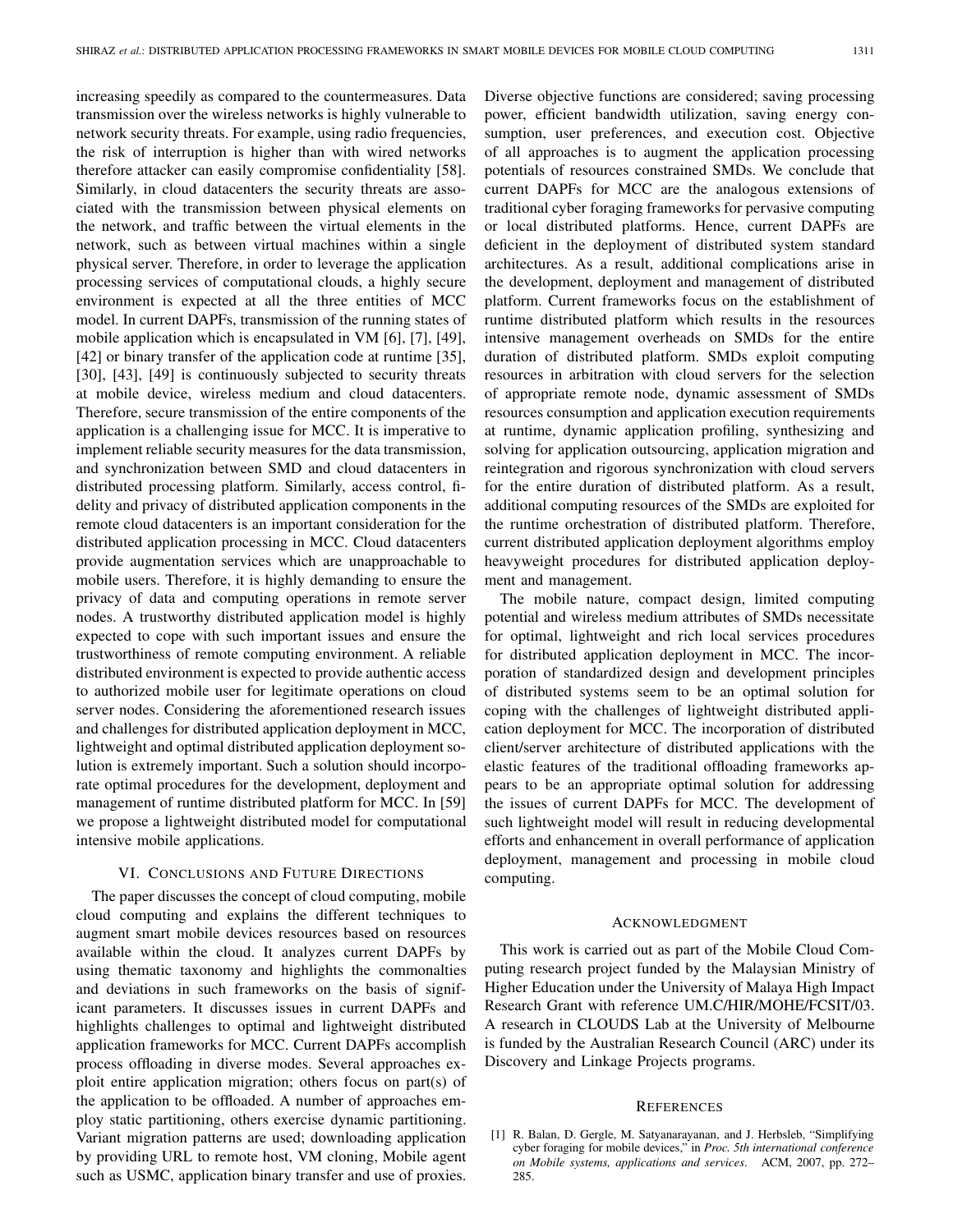- [2] J. Flinn, S. Park, and M. Satyanarayanan, "Balancing performance, energy, and quality in pervasive computing," in *Distributed Computing Systems, Proceedings. 22nd International Conference on*. IEEE, 2002, pp. 217–226.
- [3] Y. Su and J. Flinn, "Slingshot: Deploying stateful services in wireless hotspots," in *Proc. 3rd international conference on Mobile systems, applications, and services*. ACM, 2005, pp. 79–92.
- [4] M. Kristensen and N. Bouvin, "Developing cyber foraging applications for portable devices," in *Portable Information Devices, 2008 and the 2008 7th IEEE Conference on Polymers and Adhesives in Microelectronics and Photonics. PORTABLE-POLYTRONIC 2008. 2nd IEEE International Interdisciplinary Conference on*. IEEE, 2008, pp. 1–6.
- [5] J. Porras, O. Riva, and M. Kristensen, "Dynamic resource management and cyber foraging," *Middleware for Network Eccentric and Mobile Applications*, vol. 1, p. 349, 2009.
- [6] B. Chun and P. Maniatis, "Augmented smartphone applications through clone cloud execution," in *Proc. 8th Workshop on Hot Topics in Operating Systems (HotOS), Monte Verita, Switzerland*, 2009.
- [7] M. Satyanarayanan, P. Bahl, R. Caceres, and N. Davies, "The case for vm-based cloudlets in mobile computing," *IEEE Pervasive Computing*, vol. 8, no. 4, pp. 14–23, 2009.
- [8] M. Sharifi, S. Kafaie, and O. Kashefi, "A survey and taxonomy of cyber foraging of mobile devices," *IEEE Commun. Surveys Tuts.*, 2011.
- [9] (Accessed on 20th July 2011) Amazon s3. [Online]. Available: http://status.aws.amazon.com/s3-20080720.html
- [10] (Accessed on 15th July 2011) Google docs. [Online]. Available: http://docs.google.com
- [11] (Accessed on 15th June 2011.) Mobileme. [Online]. Available: http://en.wikipedia.org/wiki/MobileMe
- [12] (Accessed on 15th July 2011.) Dropbox. [Online]. Available: http://www.dropbox.com
- [13] G. Huerta-Canepa and D. Lee, "A virtual cloud computing provider for mobile devices," in *Proc. 1st ACM Workshop on Mobile Cloud Computing & Services: Social Networks and Beyond*. ACM, 2010, p. 6.
- [14] X. Zhang, A. Kunjithapatham, S. Jeong, and S. Gibbs, "Towards an elastic application model for augmenting the computing capabilities of mobile devices with cloud computing," *Mobile Networks and Applications*, vol. 16, no. 3, pp. 270–284, 2011.
- [15] R. Buyya, C. Yeo, S. Venugopal, J. Broberg, and I. Brandic, "Cloud computing and emerging it platforms: Vision, hype, and reality for delivering computing as the 5th utility," *Future Generation computer systems*, vol. 25, no. 6, pp. 599–616, 2009.
- [16] K. Kumar and Y. Lu, "Cloud computing for mobile users: Can offloading computation save energy?" *Computer*, vol. 43, no. 4, pp. 51–56, 2010.
- [17] R. Barga, D. Gannon, and D. Reed, "The client and the cloud: Democratizing research computing," *IEEE Internet Computing*, vol. 15, no. 1, pp. 72–75, 2011.
- [18] A. Fox, R. Griffith et al., "Above the clouds: A berkeley view of cloud computing," *Dept. Electrical Eng. and Comput. Sciences, University of California, Berkeley, Tech. Rep. UCB/EECS*, vol. 28, 2009.
- [19] (Accessed on 15th September 2012.) What is aws. [Online]. Available: http://aws.amazon.com/
- [20] M. Kristensen, "Enabling cyber foraging for mobile devices," in *Proc. 5th MiNEMA Workshop: Middleware for Network Eccentric and Mobile Applications*. Citeseer, 2007, pp. 32–36.
- [21] C. Wesley. (Accessed on 15th September, 2012) What is google app engine? [Online]. Available: https://ep2012.europython.eu/conference/talks/google-app-enginebest-practices-latest-features
- [22] (Accessed on 15th September, 2012) What is windows azure? [Online]. Available: http://www.microsoft.com/bizspark/azure/
- [23] R. Calheiros, C. Vecchiola, D. Karunamoorthy, and R. Buyya, "The aneka platform and qos-driven resource provisioning for elastic applications on hybrid clouds," *Future Generation Computer Systems*, vol. 28, no. 6, pp. 861–870, 2012.
- [24] "White paper, mobile cloud computing solution brief, aepona," November 2010.
- [25] M. Ali, "Green cloud on the horizon," pp. 451-459, 2009.
- [26] H. Dinh, C. Lee, D. Niyato, and P. Wang, "A survey of mobile cloud computing: architecture, applications, and approaches," *Wireless Communications and Mobile Computing*, 2011.
- [27] S. Abolfazli, Z. Sanaei, and A. Gani, "Mobile cloud computing: A review on smartphone augmentation approaches," in *Proc. 1st International Conference on Computing, Information Systems and Communications*, 2012.
- [28] W. Zheng, P. Xu, X. Huang, and N. Wu, "Design a cloud storage platform for pervasive computing environments," *Cluster Computing*, vol. 13, pp. 141–151, 2010.
- [29] M. Satyanarayanan, "Pervasive computing: Vision and challenges," *IEEE Pers. Commun.*, vol. 8, no. 4, pp. 10–17, 2001.
- [30] S. Goyal and J. Carter, "A lightweight secure cyber foraging infrastructure for resource-constrained devices," in *Mobile Computing Systems and Applications, 2004. WMCSA 2004. Sixth IEEE Workshop on*. IEEE, 2004, pp. 186–195.
- [31] J. Oh, S. Lee, and E. Lee, "An adaptive mobile system using mobile grid computing in wireless network," *Computational Science and Its Applications-ICCSA 2006*, pp. 49–57, 2006.
- [32] C. Li and L. Li, "Energy constrained resource allocation optimization for mobile grids," *Journal of Parallel and Distributed Computing*, vol. 70, no. 3, pp. 245–258, 2010.
- [33] Y. Begum and M. Mohamed, "A dht-based process migration policy for mobile clusters," in *Information Technology: New Generations (ITNG), 2010 Seventh International Conference on*. IEEE, 2010, pp. 934–938.
- [34] A. Messer, I. Greenberg, P. Bernadat, D. Milojicic, D. Chen, T. Giuli, and X. Gu, "Towards a distributed platform for resource-constrained devices," in *Distributed Computing Systems, 2002. Proceedings. 22nd International Conference on*. IEEE, 2002, pp. 43–51.
- [35] A. Dou, V. Kalogeraki, D. Gunopulos, T. Mielikainen, and V. Tuulos, "Misco: a mapreduce framework for mobile systems," in *Proc. 3rd International Conference on PErvasive Technologies Related to Assistive Environments*. ACM, 2010, p. 32.
- [36] B. Chun, S. Ihm, P. Maniatis, M. Naik, and A. Patti, "Clonecloud: elastic execution between mobile device and cloud," in *Proc. sixth conference on Computer systems*, 2011, pp. 301–314.
- [37] B. Zhao, Z. Xu, C. Chi, S. Zhu, and G. Cao, "Mirroring smartphones for good: A feasibility study," *Mobile and Ubiquitous Systems: Computing, Networking, and Services*, pp. 26–38, 2012.
- [38] Q. Liu, X. Jian, J. Hu, H. Zhao, and S. Zhang, "An optimized solution for mobile environment using mobile cloud computing," in *Wireless Communications, Networking and Mobile Computing, 2009. WiCom'09. 5th International Conference on*. IEEE, 2009, pp. 1–5.
- [39] R. Iyer, S. Srinivasan, O. Tickoo, Z. Fang, R. Illikkal, S. Zhang, V. Chadha, P. Stillwell, and S. Lee, "Cogniserve: Heterogeneous server architecture for large-scale recognition," *IEEE Micro*, vol. 31, no. 3, pp. 20–31, 2011.
- [40] E. Cuervo, A. Balasubramanian, D. Cho, A. Wolman, S. Saroiu, R. Chandra, and P. Bahl, "Maui: making smartphones last longer with code offload," in *Proc. 8th international conference on Mobile systems, applications, and services*. ACM, 2010, pp. 49–62.
- [41] K. Wang, J. Rao, and C. Xu, "Rethink the virtual machine template," in *ACM SIGPLAN Notices*, vol. 46, no. 7. ACM, 2011, pp. 39–50.
- [42] S. Hung, T. Kuo, C. Shih, J. Shieh, C. Lee, C. Chang, and J. Wei, "A cloud-based virtualized execution environment for mobile applications," *ZTE Communications*, vol. 9, no. 1, pp. 15–21, 2011.
- [43] C. Lai and R. Ko, "Dishes: A distributed shell system designed for ubiquitous computing environment," *International Journal of Computer Networks & Communications*, vol. 2, no. 1, pp. 66–83, 2010.
- [44] J. Dean and S. Ghemawat, "Mapreduce: simplified data processing on large clusters," *Communications of the ACM*, vol. 51, no. 1, pp. 107– 113, 2008.
- [45] J. Liu, K. Kumar, and Y. Lu, "Tradeoff between energy savings and privacy protection in computation offloading," in *Proc. 16th ACM/IEEE international symposium on Low power electronics and design*. ACM, 2010, pp. 213–218.
- [46] D. Wu and W. Tsai, "A steganographic method for images by pixel-value differencing," *Pattern Recognition Letters*, vol. 24, no. 9, pp. 1613–1626, 2003.
- [47] S. De Capitani di Vimercati, S. Foresti, S. Jajodia, S. Paraboschi, G. Pelosi, and P. Samarati, "Preserving confidentiality of security policies in data outsourcing," in *Proc. 7th ACM workshop on Privacy in the electronic society*. ACM, 2008, pp. 75–84.
- [48] J. Rellermeyer, O. Riva, and G. Alonso, "Alfredo: an architecture for flexible interaction with electronic devices," in *Proc. 9th ACM/IFIP/USENIX International Conference on Middleware*. Springer-Verlag New York, Inc., 2008, pp. 22–41.
- [49] I. Giurgiu, O. Riva, D. Juric, I. Krivulev, and G. Alonso, "Calling the cloud: Enabling mobile phones as interfaces to cloud applications,' *Middleware 2009*, pp. 83–102, 2009.
- [50] O. Alliance, "Osgi service platform, core specification, release 4, version 4.1," *OSGi Specification*, 2007.
- [51] I. Kelényi and J. Nurminen, "Bursty content sharing mechanism for energy-limited mobile devices," in *Proc. 4th ACM workshop on Per-*